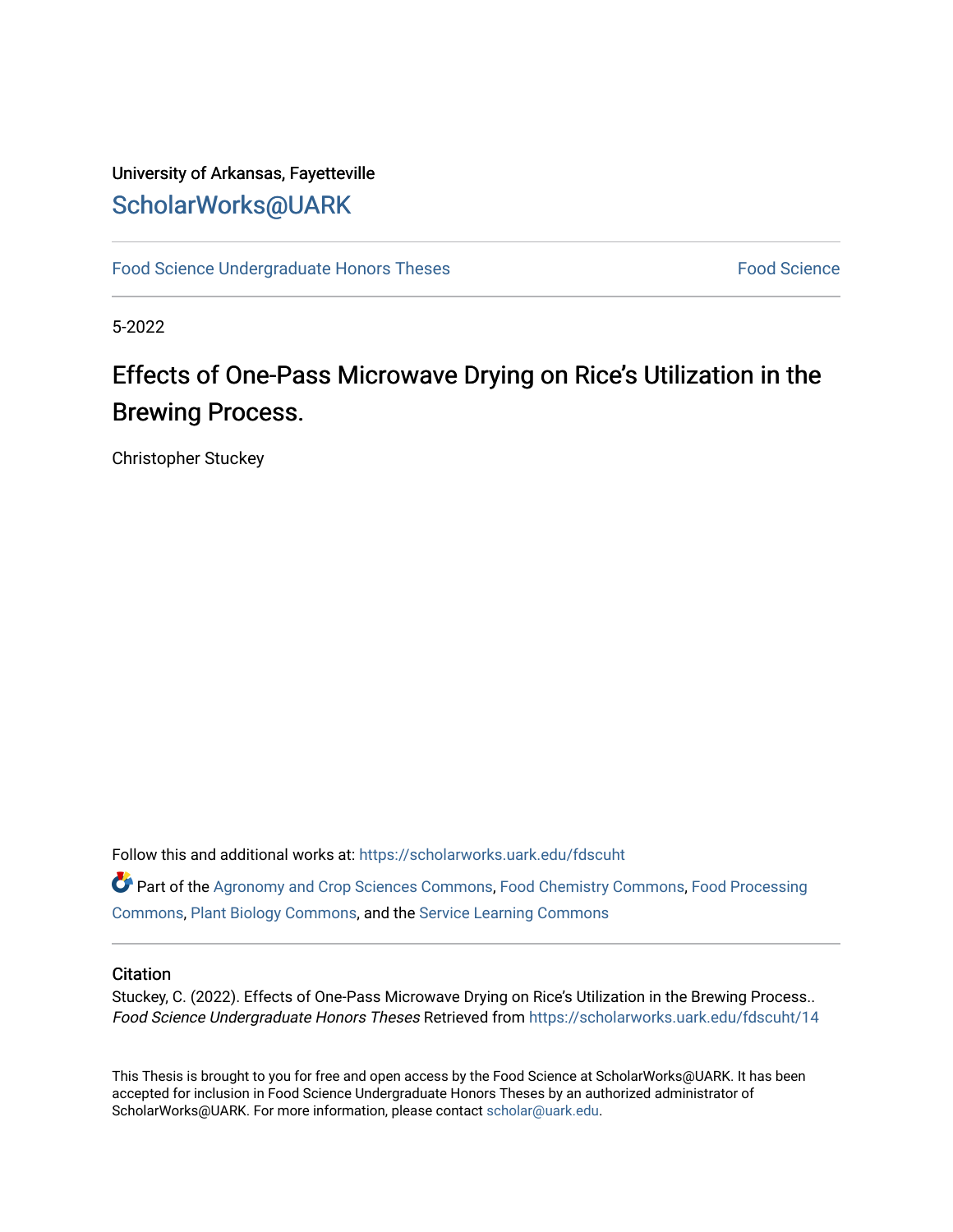Effects of One-Pass Microwave Drying on Rice's Utilization in the Brewing Process.

Christopher Stuckey

University of Arkansas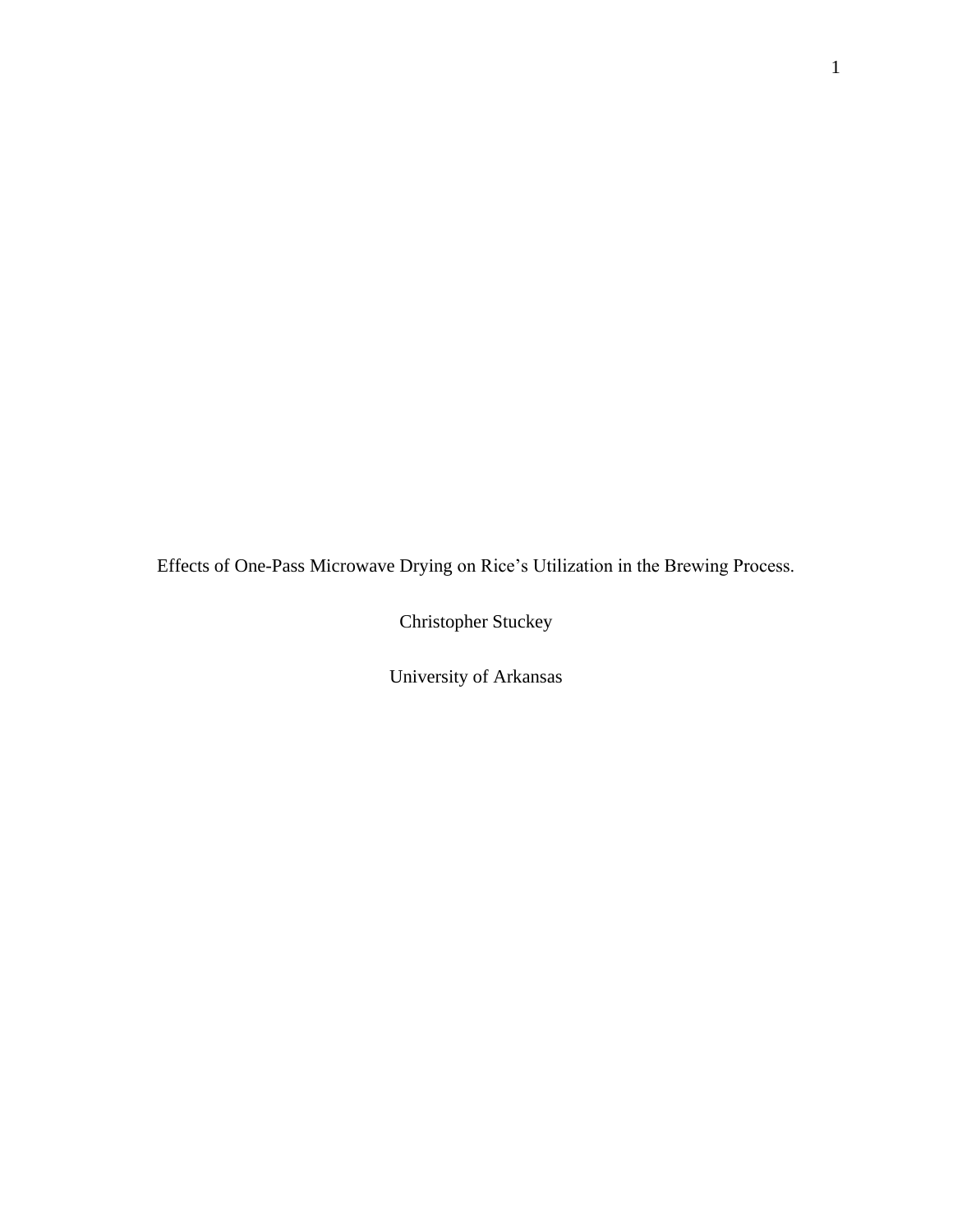# **Table of Contents**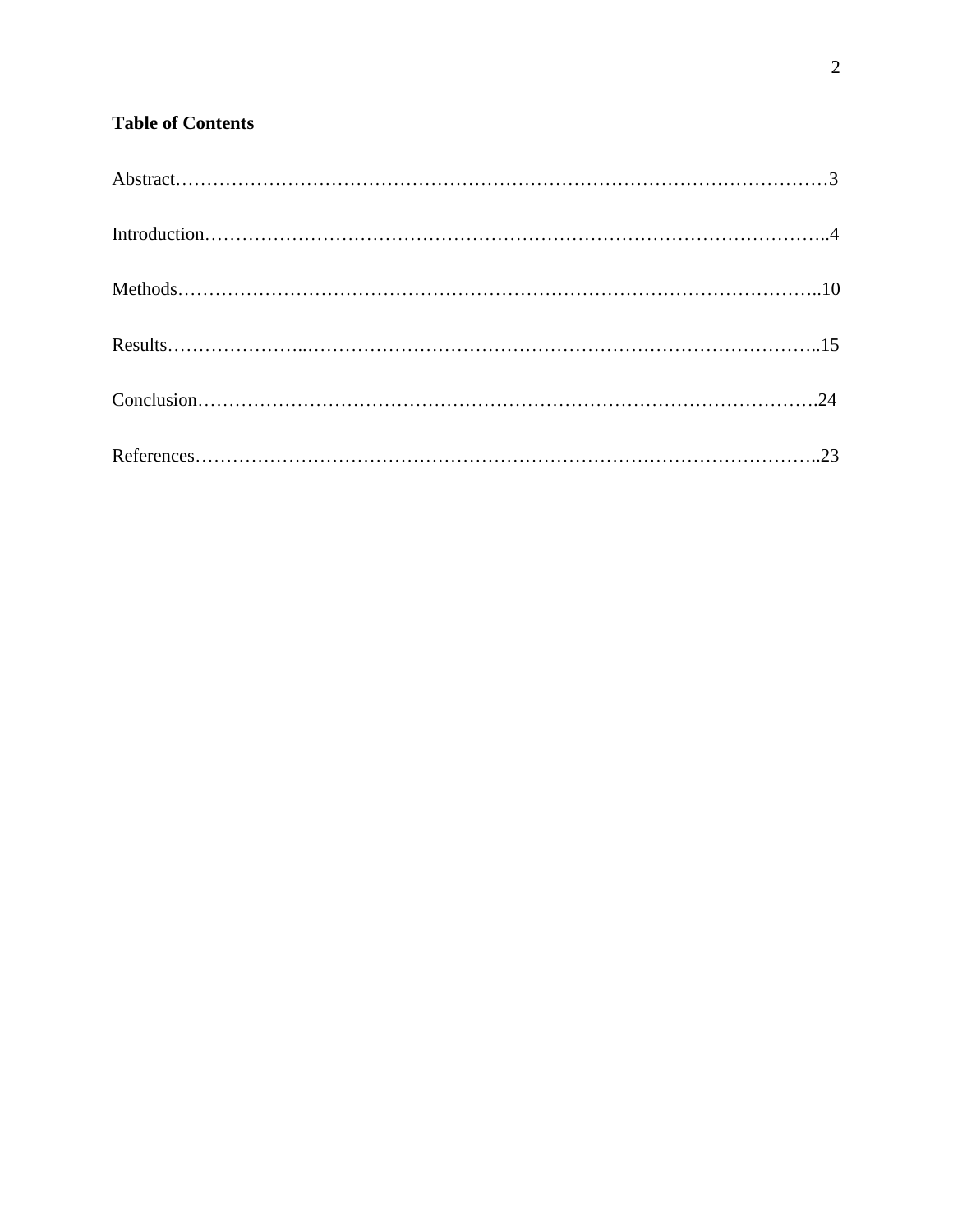#### **Abstract**

*Rice is utilized as an adjunct grain by the beer manufacturing industry. Before utilization, the rice has to be dried to a desired moisture content. The drying process employed may have an impact on the rice's physicochemical properties which influence the rice's performance in the brewing process. This study focused on investigating the impact of microwave drying on rice's physicochemical properties and utilization in the brewing process. Rough rice samples at an initial moisture content of 19.7% wet basis were exposed to microwave dryer set to deliver 525 kJ/kg of energy in a single drying pass. The effects of the single-pass continuous drying on the dried rice amylose content, protein content, and specific gravity (°Plato, fermentable sugar content) of the wort were determined. The results were compared with samples dried using natural air at 25°C and 56% relative humidity (RH), and two-pass heated-air drying at 45°C and 60°C with RH set at 20%. There was a statistical difference in measured rice amylose and protein contents (p= 0.042) of microwave dried samples compared to the natural air-dried samples. However, these attributes were significantly different from those of samples dried at a higher temperature of 60°C and RH of 20%. There was a significant difference (p=0.0197) in the initial gravity content of all-malt samples and the rice adjunct samples as expected, but there was no significant difference between the rice adjunct samples. Overall, the studied drying methods could create variation in the rice's physicochemical properties, but no measurable differences were observed among the wort's initial gravity contents. This study analyzed the effect of microwave drying on rice processing and subsequent use in the brewing process and determined that it was most comparable to natural air drying, but results in a greater head rice yield resulting in a larger profit for rice farmers and processors.*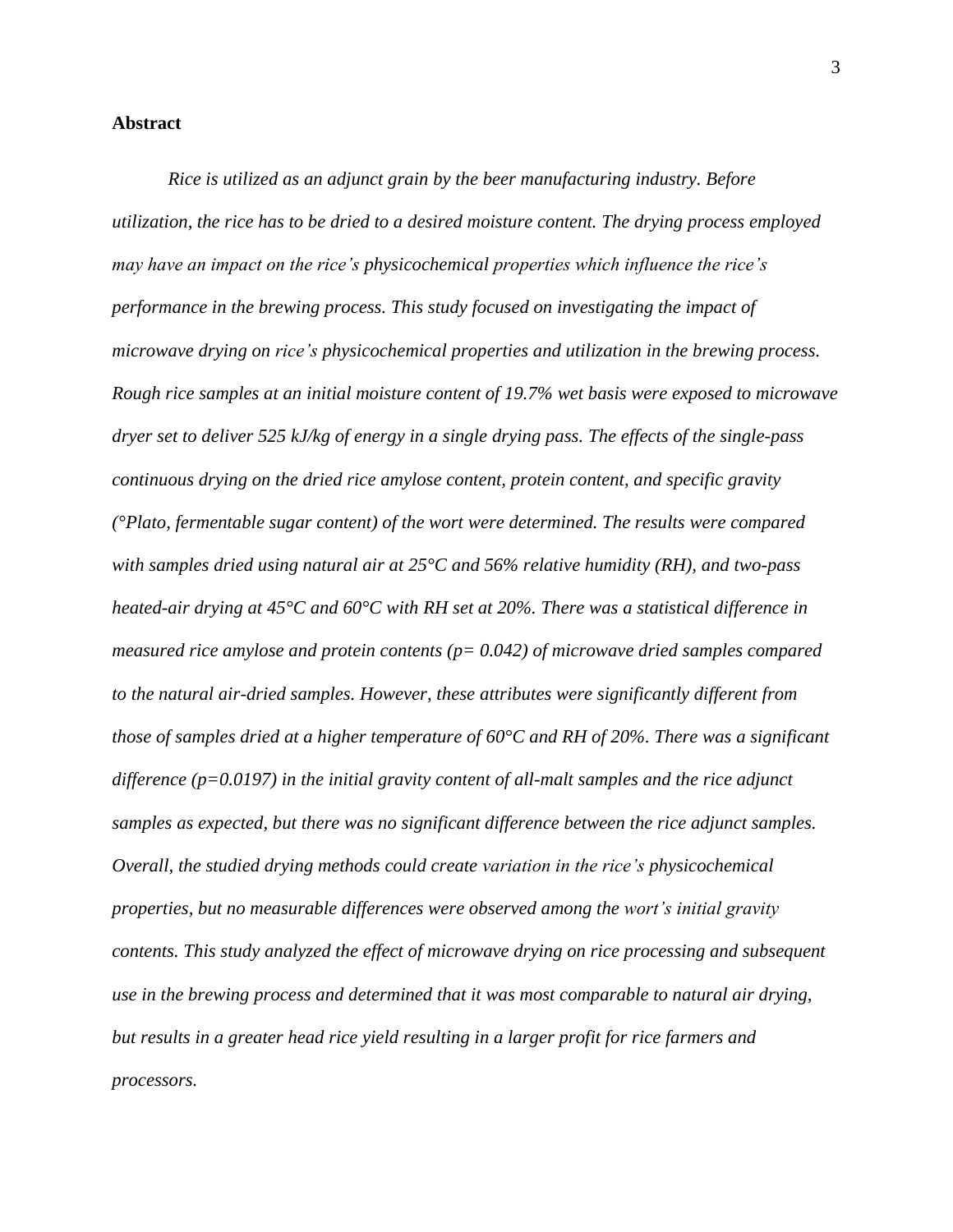#### **Keywords**:

Amylose content, Brewing process, Microwave drying, Rice drying, Specific gravity

#### **Introduction**

#### *Background and Need*

Rice is a commonly consumed cereal grain across the world that has many industrial uses in the food industry. Rice is a versatile grain that has grown in popularity in recent years due to its physicochemical composition of primarily being starch with low amounts of protein and lipid (fat) content. These macronutrient properties along with being gluten-free have helped its growth in popularity. While rice has many uses in the food sector, it also has many uses in the beverage sector, specifically in the brewing industry.

Rice has been a commonly used adjunct in the brewing industry for well over 300 years since its birth in Germany. Adjunct brewing is a style of brewing designed to supplement the overall fermentable sugar content of the wort by incorporating cereal grains into the grain bill rather than using all-malt. Using an adjunct is done as a cost-effective way of producing better beer since cereal grains are significantly cheaper than malted grains. The desirability of rice to be used as an adjunct in the brewing process is primarily attributed to its physicochemical composition of high starch and low protein and lipid content. The starch content of rice consists of two polymers of amylopectin and amylose, typically in a 75:25 ratio range (Fox et al., 2019). For the rice starch to be used in the brewing process, the rice grains must first be gelatinized in water at high temperatures. After the gelatinization of the rice which pulls the starch out of the grain, enzymes from the malted barley can hydrolyze the starches into maltose and glucose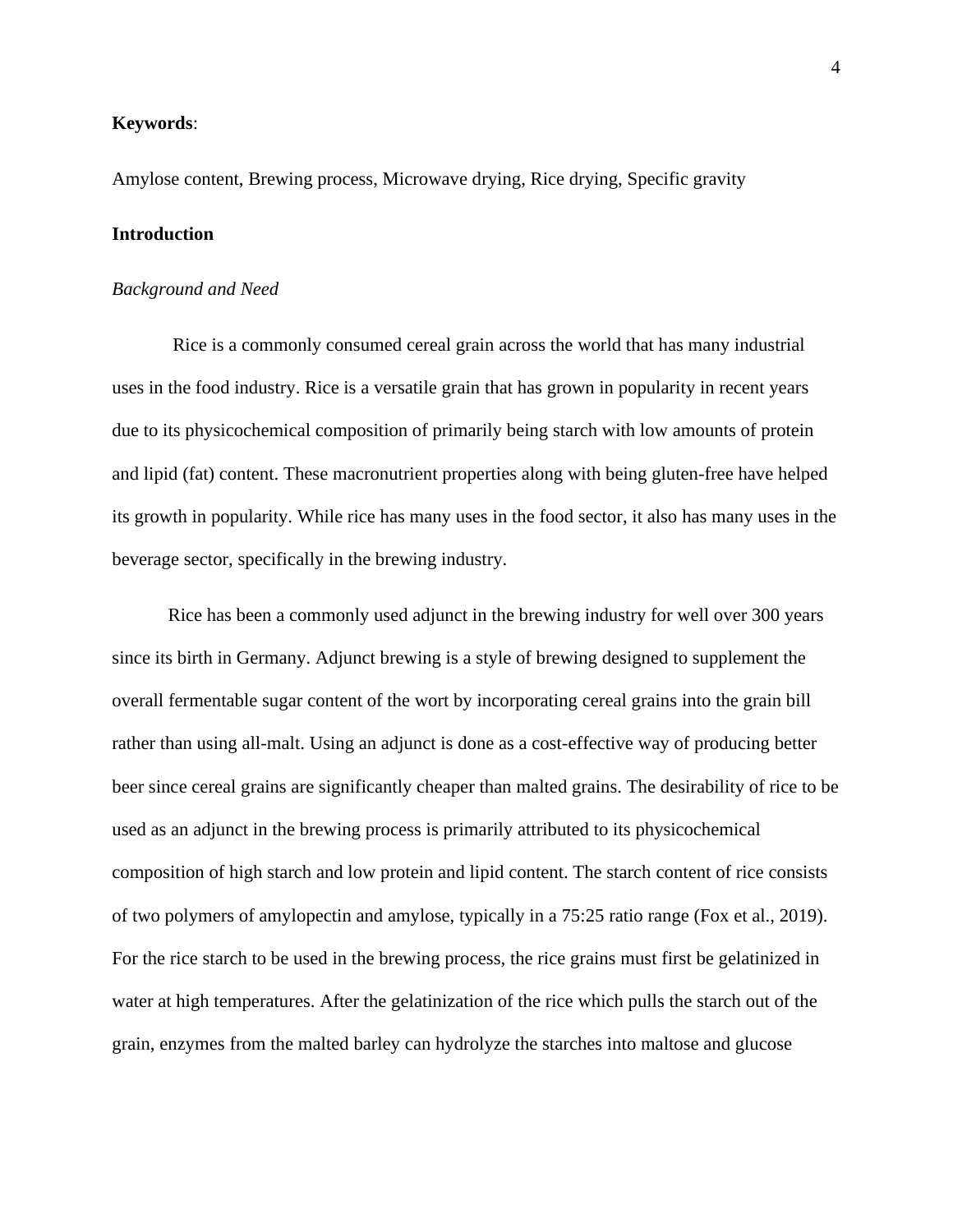during the main mash. The sugars produced by the enzymatic hydrolysis of the long-chain starches can be utilized by the yeast during fermentation.

For rice to be used in the brewing process or food sector it must be subjugated to a postharvest drying process to ensure safe storage. There are currently two commonly used commercial drying techniques to lower the moisture content of the rice from 18-22% (w.b.) to 13% (w.b.). These methods are natural air drying and high-temperature hot air drying, which both affect the structural composition of the rice in different ways and result in varying head rice yields (HRY**).** While these methods of drying rice have been established for years, current research has evaluated new methods of post-harvest rice drying. One of the methods that showed potential of high head rice yield and can be cost-efficient is microwave drying (Smith  $\&$ Atungulu, 2020).

#### *Problem Statement*

The majority of past rice research has been primarily focused on the drying techniques, the ability to improve the HRY, and its effect on the quality characteristics of rice. Due to the expansive growth of the craft beer sector, a new market has emerged for the use of head rice. This market has the potential to have a significant impact on the rice economy as it has had on several state economies such as New York State. There, the impact of the craft beer market has already translated into a 3.5-billion-dollar impact for New York State and similar impacts can be seen across the country (Simpson, 2017). The rice economy could potentially benefit from the expansive market of craft beer as smaller craft breweries look to use rice as an adjunct in brewing. As there are currently two common commercial rice drying techniques, little research has looked into the impact of drying techniques on the utilization of rice in the brewing process.

5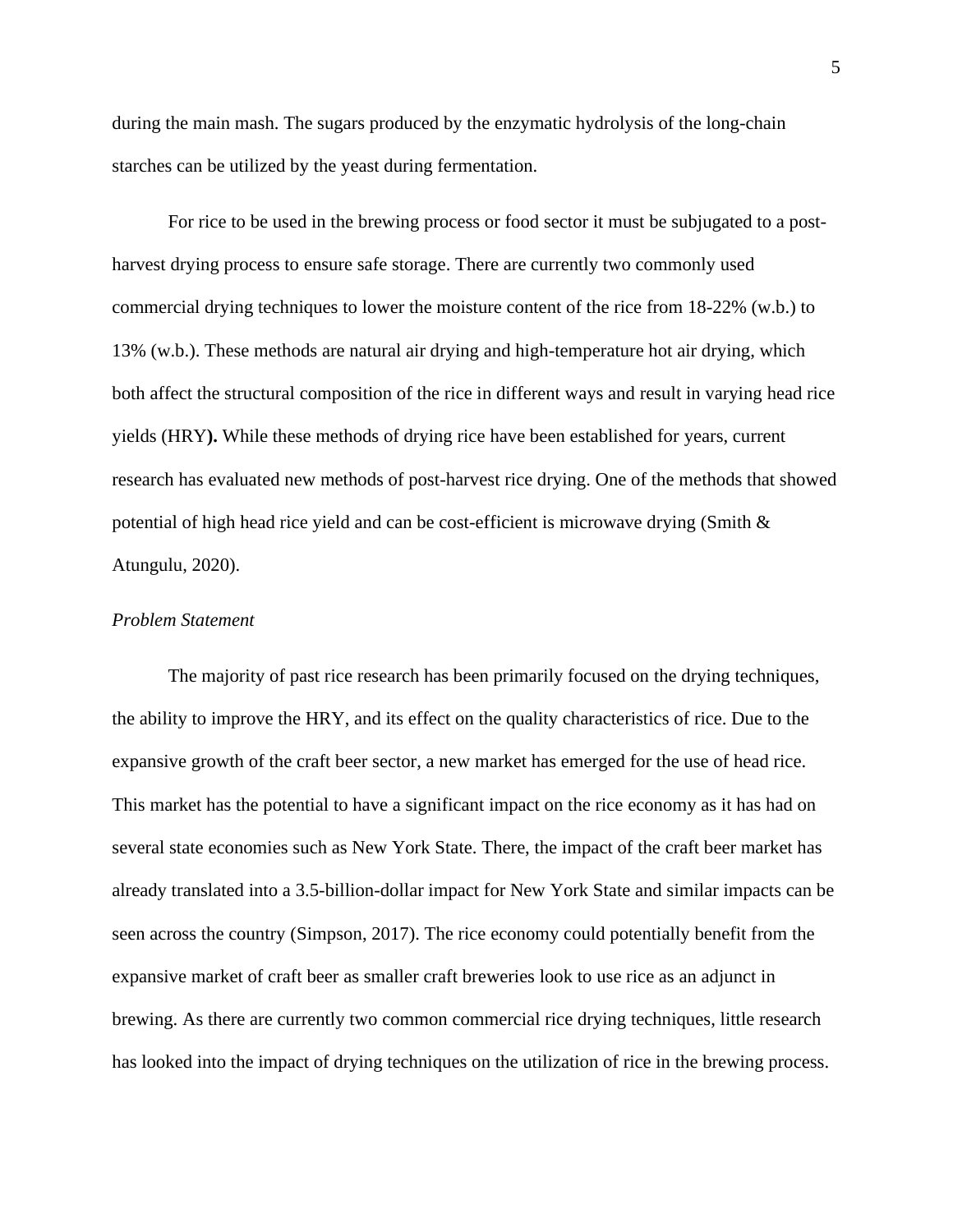#### **Purpose of the Study**

The purpose of this study is to understand the effects of different drying treatments of rice on its physicochemical quality important for the brewing process.

#### **The following objectives guided this study:**

- To determine the effect of different drying techniques on the protein and amylose content of rice.
- To determine the impact of rice dried in different ways on the specific gravity (fermentable sugar) content on the wort before fermentation
- To determine how different drying techniques, affect the ability of the yeast to use the rice during fermentation in terms of attenuation.

#### **Literature Review**

This chapter introduces a review of literature and research into the rice drying process, brewing industry, and rice usage in the brewing process. Items selected to review address current research and literature evaluating each topic. The first review evaluated research into current commercial drying methods as well a new alternative drying method. The second area of review evaluated the brewing industry in its economic impacts and current practices. The third and final area of review evaluated current research of rice in brewing and the process of how rice is utilized.

#### *Rice Drying Methods*

Drying is an important aspect of the rice industry due to its effect on the profit and quality of rice, especially the amylose content, which can affect its taste, value, and cooking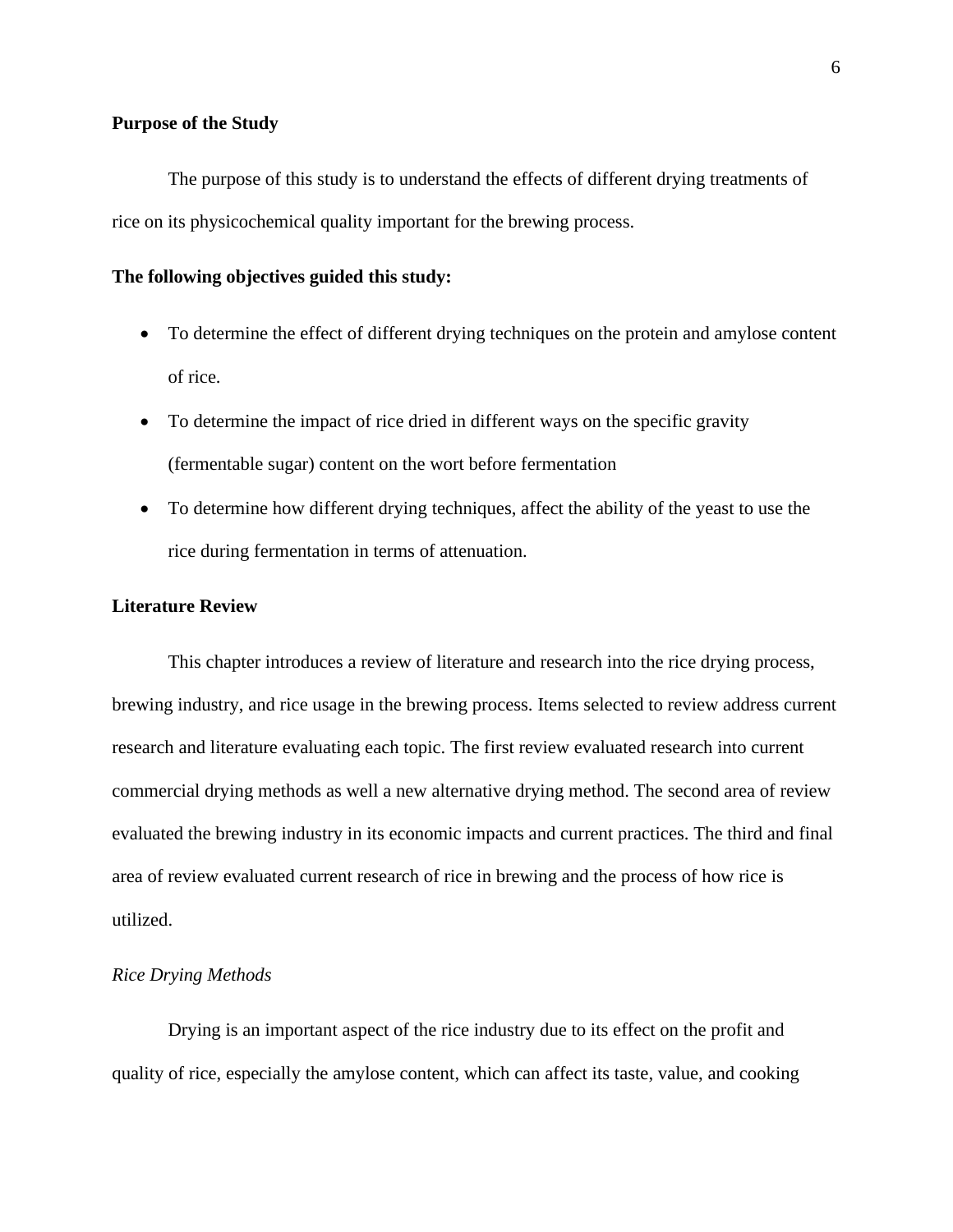characteristics (Shi et al., 2021) Rice drying is an important topic in the farming community due to its large implication on profits for farmers in terms of head rice yield. Currently, in the rice farming industry, hot air and natural air drying are used and are chosen at the discretion of the farmer or of the grain bins owners. While these two methods are used in the industry, research is conducted to evaluate other options that might offer greater HRY. One option that has emerged as a viable option is microwave drying where lab-based simulations resulted in an increase of HRY from 58% to >65%, which translates into a \$145 million annual increase in rice value (Smith & Atungulu, 2020). Microwave drying has increased HRY and can also do it in a costefficient manner when performed in a specific energy range of  $450-600 \text{ kJ kg}^{-1}$  (Olatunde et al., 2017).

While microwave drying has proven to be an effective means of raising the HRY, it is still a new method and has not been integrated commercially. Natural air drying is a longer drying process because air temperature is manipulated closer to the natural environment of 25°C to avoid damaging the rough rice quality. This uses the principle of drying using relative humidity rather than manipulating the temperature of the drying air in that specific region of processing. Hot air drying has a high evaporative capacity which can lead to damage in the rice's endosperm causing fissures. The fissures formed in turn lead to broken heads in the milling process (Aquerreta, 2007). Hot air drying of rough rice at a temperature of 60°C a viable option while maintaining its quality in terms of HRY and resulting in favorable amylose content (Janaun et al., 2016).

#### *Brewing Industry*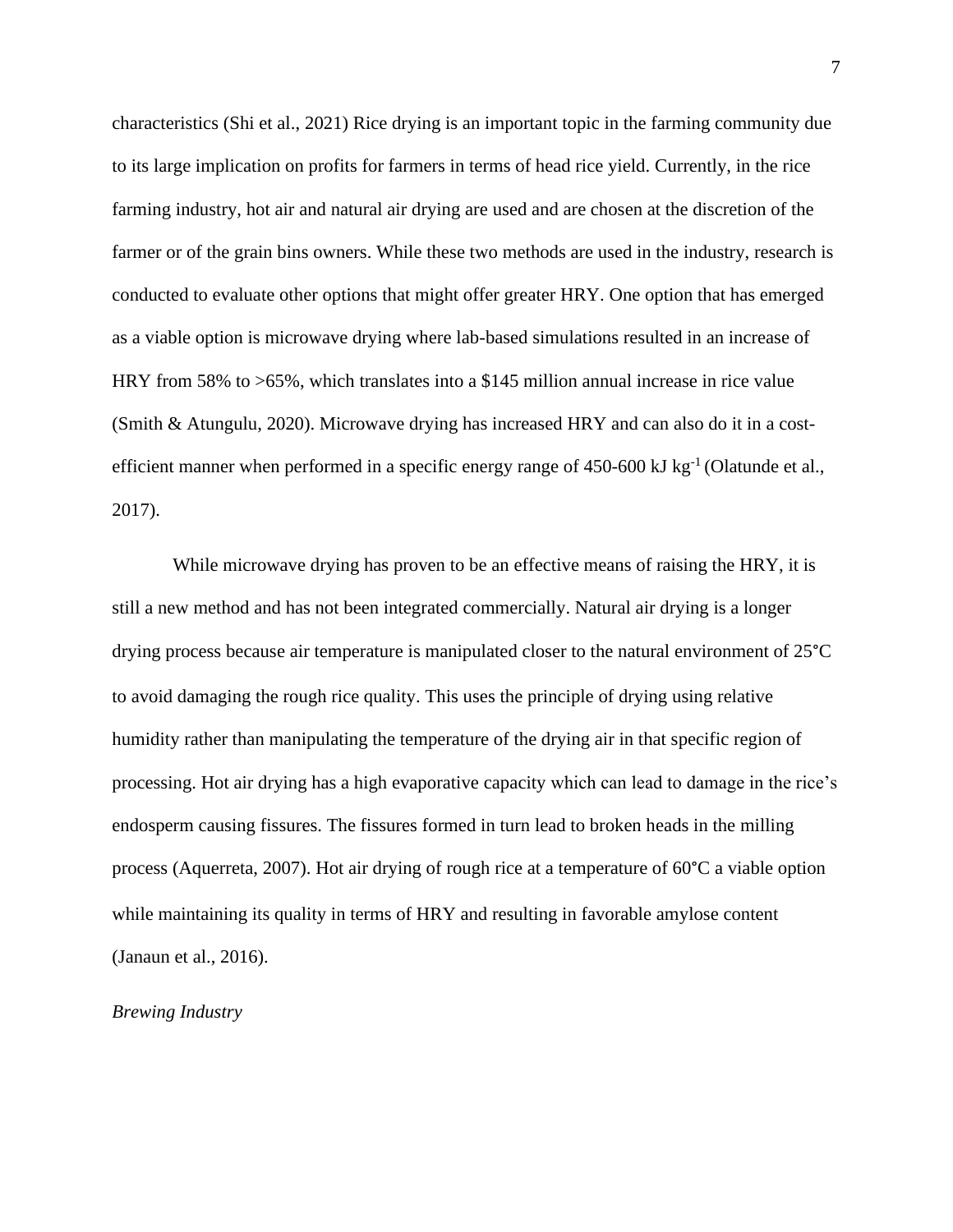The brewing industry has become economically impactful to a state's economy, so much so that New York State economy has had to implement legislation to keep the \$3.5 billion impact within the state (Simpson, 2017). While this impact is attributed to the influence of craft breweries, commercial breweries have always had a significant bearing on the economy and more specifically the rice economy. This impact comes from commercial breweries being one of the largest buyers of rice in the United States, through the purchase of broken rice, a byproduct of rice drying and milling processes. With the introduction of new drying techniques that can potentially increase head rice yield (HRY) and its physicochemical properties, breweries are faced with the issue of learning how it affects them.

Rice is considered an adjunct in the brewing industry and is implemented into the brewing process through adjunct brewing. Adjunct brewing is a form of brewing that uses unmalted grains as a means of increasing the fermentable sugar of the wort (sweet/sugar water) (Yorke & Ford, 2021). In many cases, beer is categorized based on which adjunct is its primary component. Examples of beer such as Budweiser and Michelob Ultra (Anheuser-Busch, St. Louis, MO) are rice-based while Busch (Anheuser-Busch, St. Louis, MO) and Miller (Molson Coors, Milwaukee, WI) use corn-based adjuncts. While many consider the adjunct as the primary ingredient, it is a common misconception because in most cases an adjunct only constitutes 20- 30% of the beer's grain bill. The grain bill of the beer is the recipe that shows what ingredients are incorporated during the mashing process to produce the wort used by yeast. Adjunct brewing was first introduced to the brewing industry by German brewers and resulted in having a profound influence on why adjunct lager beer became America's beer (Casey, 2020). Adjunct brewing, while common in many of the major breweries, is also present in smaller craft breweries. Craft breweries often use high gravity brewing production as a means of producing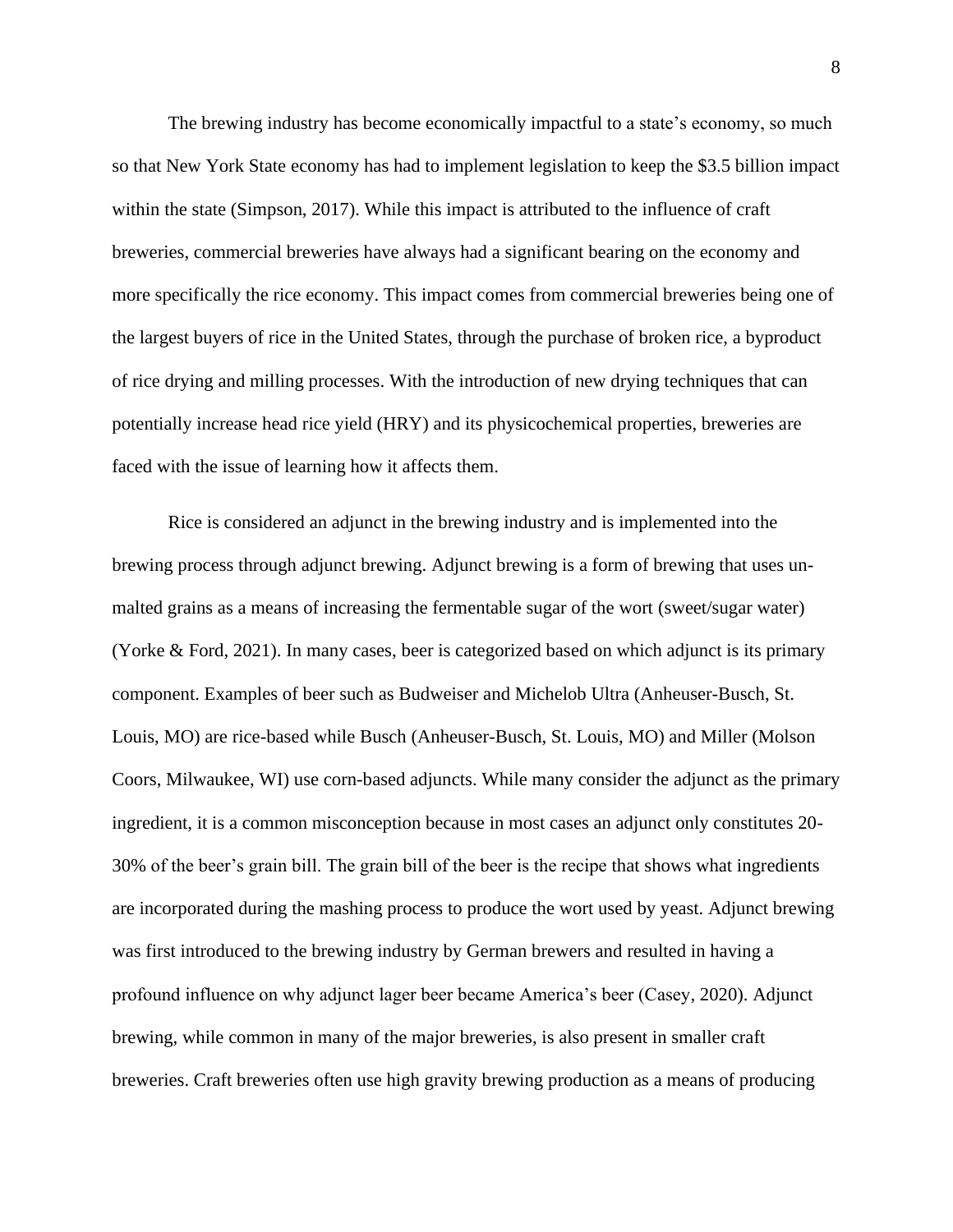beer with a high alcohol by volume content (Kincl et al., 2021). This method uses adjuncts in the grain bill due to its ability to have little impact on the overall flavor and appearance of the beer. This is because when an all-malt grain bill is used to produce a high gravity beer, a study noted that it changes a beer's flavor profile with the production of acetate esters causing fruity and solvent-like odors (Kinčl et al., 2021). These "off-flavors" are strictly unwanted in the production of any type of beer and industry such as the beer industry. Good beer is expected and is the standard and adjuncts help in producing this in a cost-efficient manner.

#### *Brewing with rice as an adjunct*

Rice is a unique grain in which 90% of its endosperm is made up of starch, a long branch carbohydrate. Brewers can use this unique grain as a means of increasing the fermentable sugar content in the wort which is then used to pitch yeast to start fermentation. This is first done by subjugating the rice separate from the malted barley to a rice cooker that gelatinizes the rice at a high temperature to avoid denaturing the enzymes present in the malted barley (Yu et al., 2018). This is typically done with all un-malted grains such as corn and rice to extract the amylose and other sugars present in the grain. Once the rice or corn is allowed to gelatinize for the desired time, the solution is brought down to the strike temperature and added into the all-malt mash so the enzymes present can work on the extra sugars extracted from the grains (Casey, 2020). The sugars extracted are long starch molecules known as amylose or amylopectin, which are to be hydrolyzed by the enzymes present in the mash.

Amylose is a long straight chain carbohydrate formed by alpha 1-6 linkages of the glucose molecules and amylopectin is amylose chains connected by a branching alpha 1-4 linkage. These starch molecules can be broken down by the enzymes present in the malted barley into smaller molecules such as maltotriose (three glucose molecules linked together), maltose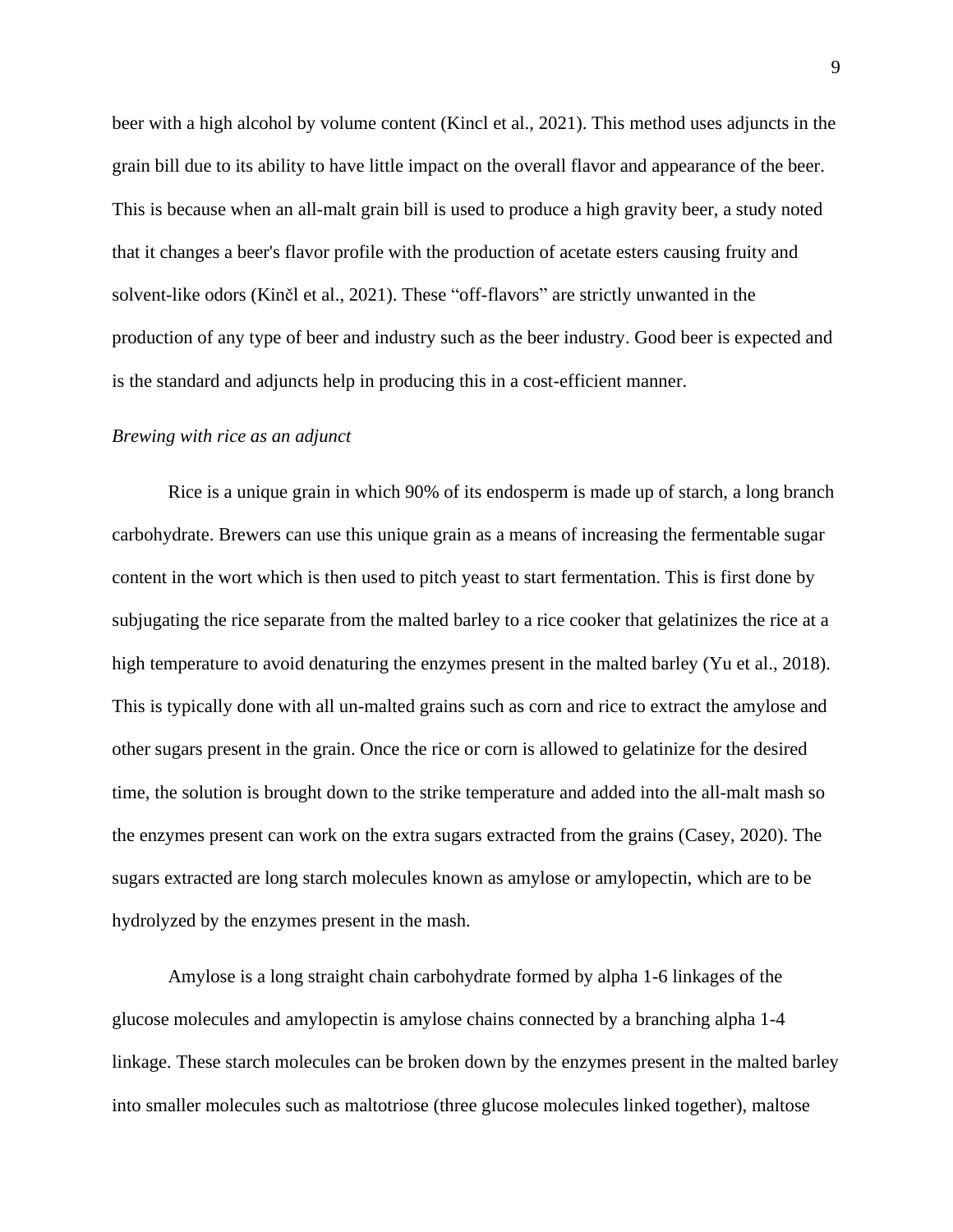(two glucose molecules linked together), and glucose. To form these sugars, the amylose and amylopectin must be broken down by alpha and beta-amylase throughout the mash. To facilitate this hydrolysis of starch by the alpha and beta amylases, the mash must be performed within the saccharification range of 64°C to 72°C (Green, 2018). This range is considered the optimal range for the amylase to perform its action. Yu et al. (2018) saw in their study that amylose and amylopectin contribute most to the total fermentable content of the wort in maltose and maltotriose production through enzymatic hydrolysis. This contribution to the wort is significant when looking at continuous fermentation maltose is the one sugar that is utilized by yeast during fermentation at all times (Smogrovicova et al., 2001). The creation of a wort that is ideal for the yeast to ferment is an essential aspect of brewing and is the goal of the mash. So that during subsequent fermentation the fermentable sugar content can be converted into ethanol and carbon dioxide. A combination of mash temperature and enzymatic action are two key factors that influence the amount of maltose produced during mashing and if yeast can utilize the sugar (Fox et al., 2019).

The utilization of rice is dependent on both its physicochemical structure and how it is incorporated into the mash. The physicochemical structure can be affected by post-harvest handling of the rice specifically the drying method to which it is subjected. There has been little research into how microwave drying impact amylose and other quality characteristics. These characteristics such as total protein and amylose content, post milling can impact how the rice can be gelatinized, and its impact on the nutrient content of the wort.

#### **Methods**

In this study, four different drying methods were evaluated to determine the effects of each on the physicochemical properties of rice that directly affect the rice brewing process.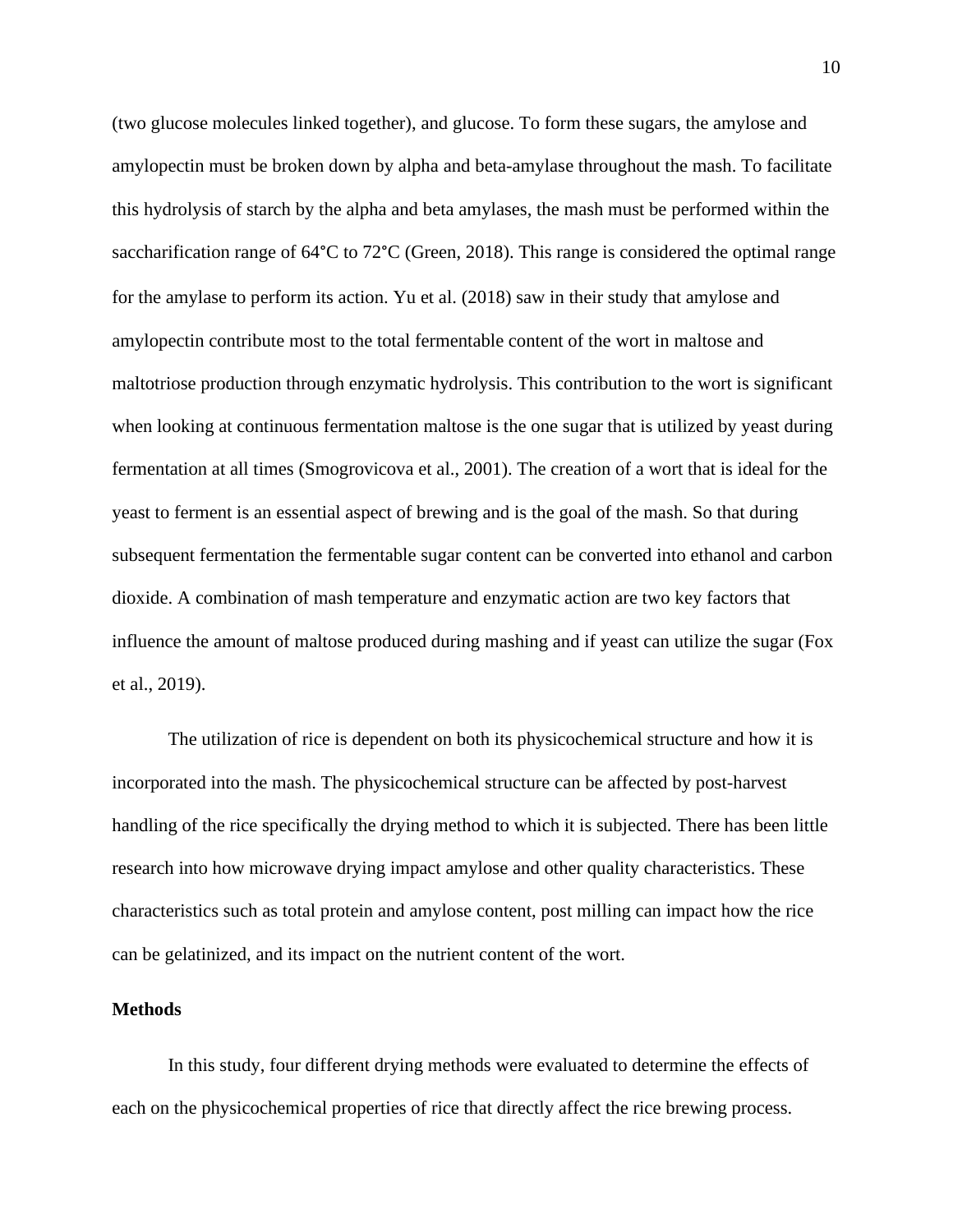#### *Experimental Design*

The experiments were performed in two sets as mentioned in Table 1. The first set is the drying experiments and the second is the brewing experiments. The first set experimental design aimed to mimic the drying procedures for high moisture rice of commercial systems, which uses multi-pass drying and tempering (Shafiekhani, 2020). Four drying treatments, with drying treatment and replication as independent variables while amylose and protein content as dependent variables were tested.

The second set of experiments used the head rice obtained in the first set of experiments. The dried rice was analyzed for initial gravity, final gravity, alcohol content, and attenuation. All experiments were performed in a complete randomized design.

**Table 1. Experimental design for drying and brewing experiments.**

| <b>Experiment</b><br><b>Set</b> | <b>Factor</b>           | <b>Levels</b>                                                                             | <b>Total</b> |
|---------------------------------|-------------------------|-------------------------------------------------------------------------------------------|--------------|
| Drying                          | <b>Drying Treatment</b> | 25°C, 45°C, 60°C, MW                                                                      | 12           |
|                                 | Replications            | 1, 2, 3                                                                                   |              |
| <b>Brewing</b>                  | <b>Brewing Adjunct</b>  | Dried rice (25 $\textdegree$ C, 45 $\textdegree$ C, 60 $\textdegree$ C, MW) &<br>All Malt | 10           |
|                                 | Replications            | 1, 2                                                                                      |              |

This study was designed to evaluate how different drying processes can affect the physicochemical characteristics of rice commonly used in the brewing process. To limit the threats to internal validity each sample was subjected to processing in the same equipment for each respective test. Each sample was weighed and separated based on which test is being performed and no carry-over of the rice from one test to another occurred. External validity can be threatened by the differences in temperature exposure of rice when removed from storage, milling, and processing. Steps were taken to decrease these threats to validity. When looking at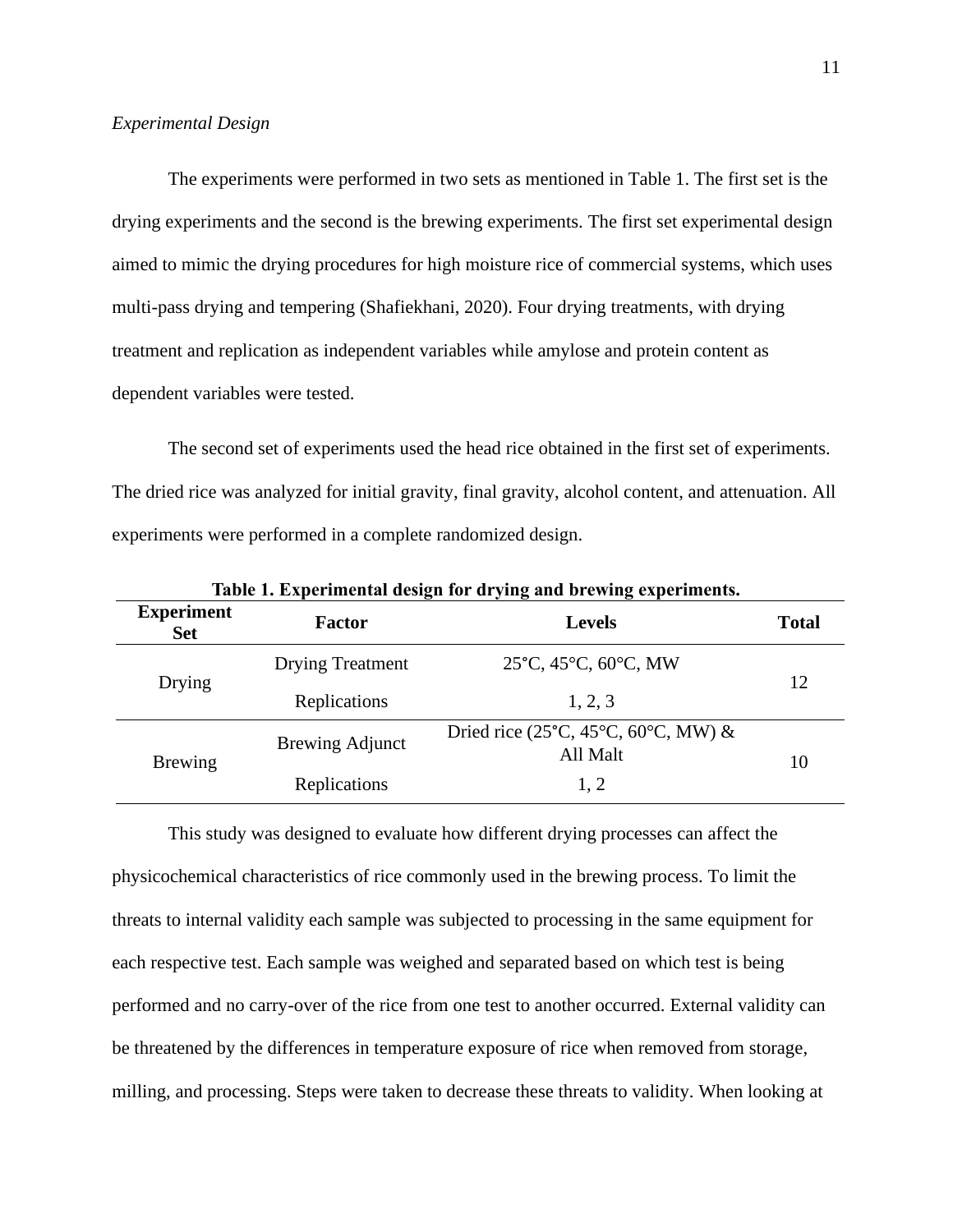the impact of the environmental changes to the rice whether it was rough or milled, each sample was stored in airtight packages and allowed to equilibrate to room temperature before processing.

#### *Sample Collection and Storage*

Newly harvested, long-grain RT 7521 FP rice gathered from Hazen, Arkansas with an initial moisture content of 19.7% (wet basis) was used for this study. The samples were cleaned using dockage equipment (XT4, Carter-Day, Minneapolis, MN, U.S.A). The equipment is a standard laboratory scale, used to separate the rough rice from other debris that can be collected when rice is harvested. Rice was then stored in a laboratory cold room at 4°C until the sample was removed at the beginning of the experiments. When the rice was removed, it was allowed to equilibrate in an airtight bag, the initial moisture content was taken using a single kernel moisture content meter (CTR-800A, Shizuoka Seiki Co, Japan), a representive average of rough rice kernels was taken from each drying expirments. All moisture contents were reported on a wet basis.

#### *Drying Treatments*

The rice was then be subjugated to four separate drying treatments one EMC (25<sup>o</sup>C) chamber (natural air) with conditions of 25°C and 56% RH (relative humidity), two-pass hot air treatment one at 45°C and 20% RH, two-pass hot air treatment at 60°C and 20% RH, and continuous microwave treatment at a power of 5 kW and resulting specific energy of 535 kJ/kg. Each method was performed with 2 kg triplicates, where each test was run consecutively. For the EMC chamber, rice was placed then allowed to dry to the desired MC of 12.5% (w. b.). Hot air treatments were performed in a controlled environment chamber (ESPEC, Hudsonville, MI.). Rice was subjugated to two-pass drying with four hours of tempering at the same temperature of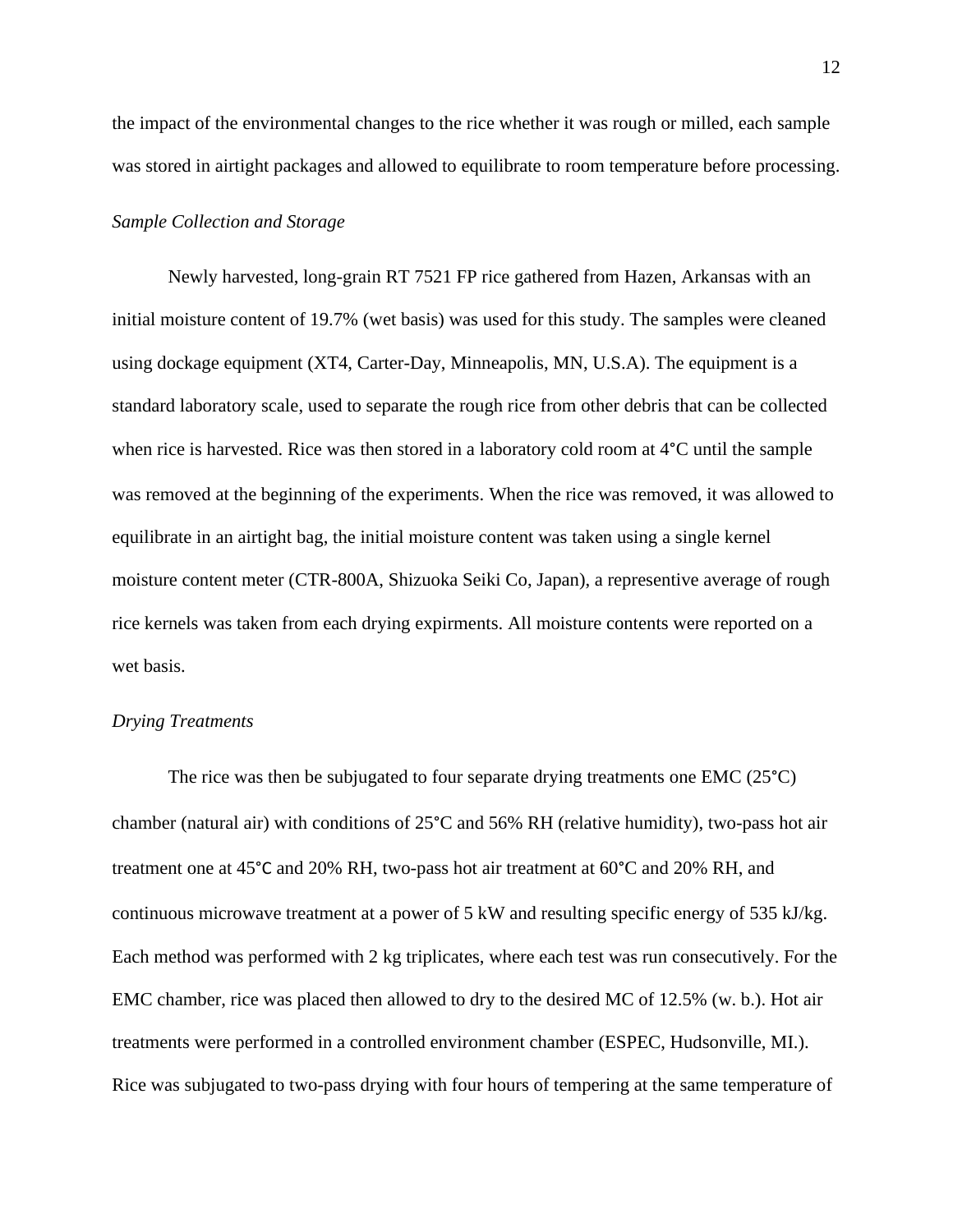the hot air used to dry the sample. Microwave drying occurred in a continuous single-pass drying, where continuous refers to the belt being run that exposes the rice to the specific energy for a set duration. The 2 kg sample was spread on the belt of the microwave at a thickness of 0.03 m and exposed for a drying duration of 210 seconds. After the drying pass, the rice was placed in glass tempering jars and tempered for four hours at 60°C. After the final tempering pass for both the microwave and high temperature hot air-drying treatments, samples were transferred to the EMC chamber to condition to the final MC of 12.5% (wb).

#### *Rice Dehulling and Milling*

After the rough rice is conditioned down to 12.5% MC in the EMC chamber, a 150g sample of the rice was removed to be dehulled and milled. The rough rice was dehulled using a laboratory sheller (THU 35B, Satake Engineering Co., Tokyo Japan) with a clearance of 0.48 mm between the rollers. The dehulled brown rice was then milled (McGill No. 2. RAPSCO, Brookshire, TX ) for a set duration for each drying technique. The duration was determined by creating a standard curve for the surface lipid content (SLC), to ensure all samples are milled to the standard of 0.4% SLC. Milled rice was separated into head rice and broken heads using a sizing device (Model 61, Grain Machinery Manufacturing Corp., Miami, FL).

#### *Total Protein and Nitrogen Content Analysis*

Nitrogen and total protein content were determined through the combustion method derived from the Dumas method. A software-controlled Fissions NA2000 Nitrogen/Protein Analyzer (Manchester, U.K.) according to the manufacturer's instructions was used. Rice flour was ground and passed through a No. 20 sieve. The rice flour was subjugated to combustion at high temperature to convert the nitrogen atoms into diatomic nitrogen which is measured by gas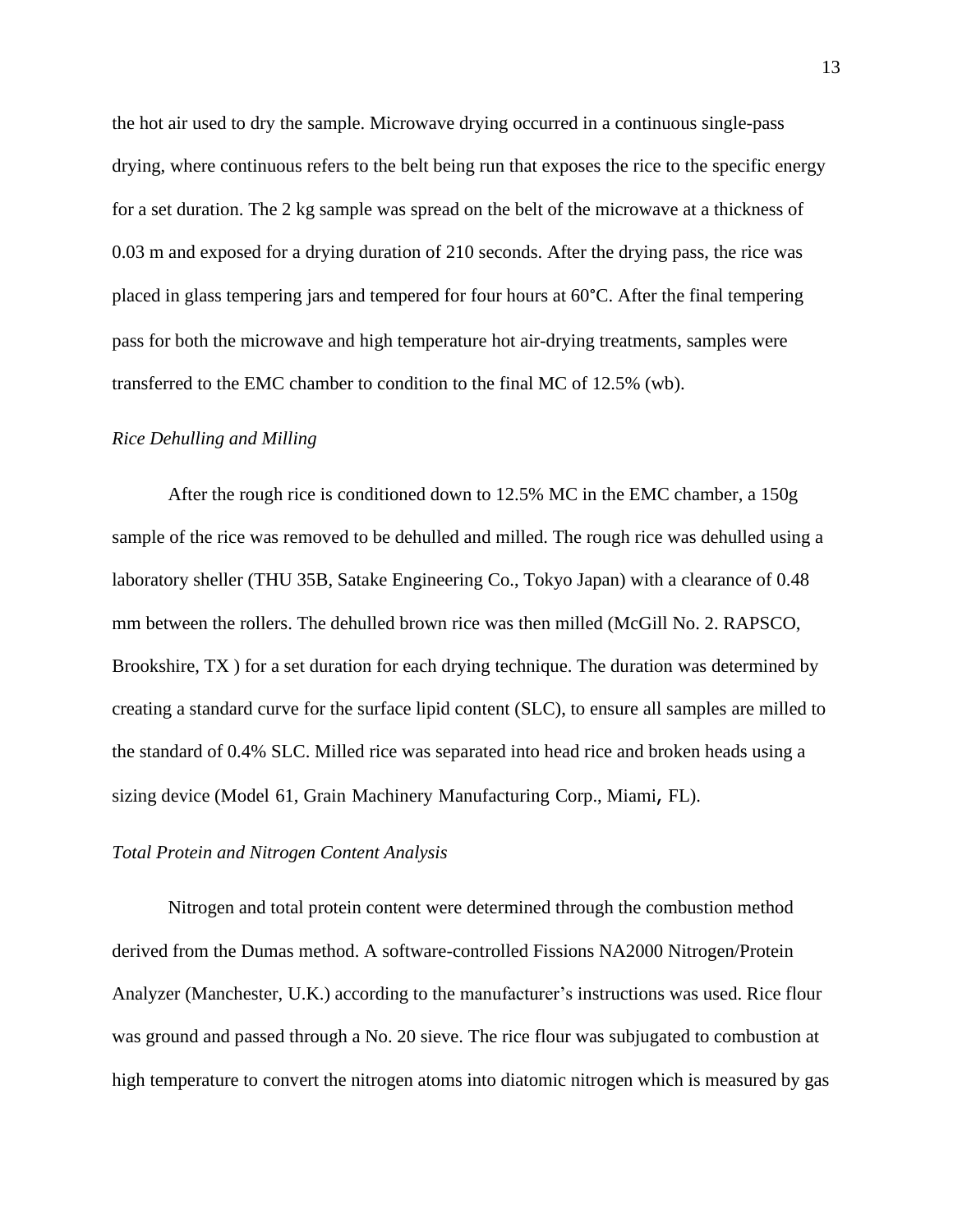chromatography using a thermal conductivity detector. The nitrogen was then converted to equivalent protein by an appropriate numerical factor.

#### *Amylose Content Analysis*

Amylose content was determined by the simplified iodine assay method (Juliano, 1971). Approximately 100 mg of rice flour were transferred into a 50 mL test tube where 1 ml of 95% ethanol and 9 mL of 1 N NaOH were added. The sample was then heated for 20 minutes in a boiling water bath. After cooling, the content was transferred into a 100 mL volumetric flask and the volume made up to 100 mL. A 5 mL aliquot was pipetted from the 100 mL solution into a disposable test tube, and 0.1 mL of 1 N acetic acid and 0.25 mL of iodine solution were added. The mixture was stirred and allowed to incubate for 30 minutes, and the absorbance was read at 620 nm. The amylose content of the sample was determined about a standard curve and expressed on a percentage basis.

#### *Brewing Process and Fermentation*

Rice was subjugated to an infusion mash for each drying treatment, the infusion mash consisted of a 15% rice and 85% 2-row malt for a 50 g grain bill. The rice flour at a weight of 7.5 g was gelatinized with 2.5 g malt with 100 mL of boiling distilled water. The rice malt solution was allowed to soak with boiling tap water for 30 min to let the rice starch fully gelatinize. The solution was held at 65°C before being transferred into the main mash. The main mash was brought up to 65°C at a volume of 150 mL, once the striking temperature was reached 40 g malt, and rice solution (10  $g/100$  ml) was added. Extra 50 ml of water was added to bring the final volume of 300 ml. Once the final volume was reached, magnetic stirrers were added to stir the grain additions and held at a constant rate of 260 RPMs to agitate the grains throughout the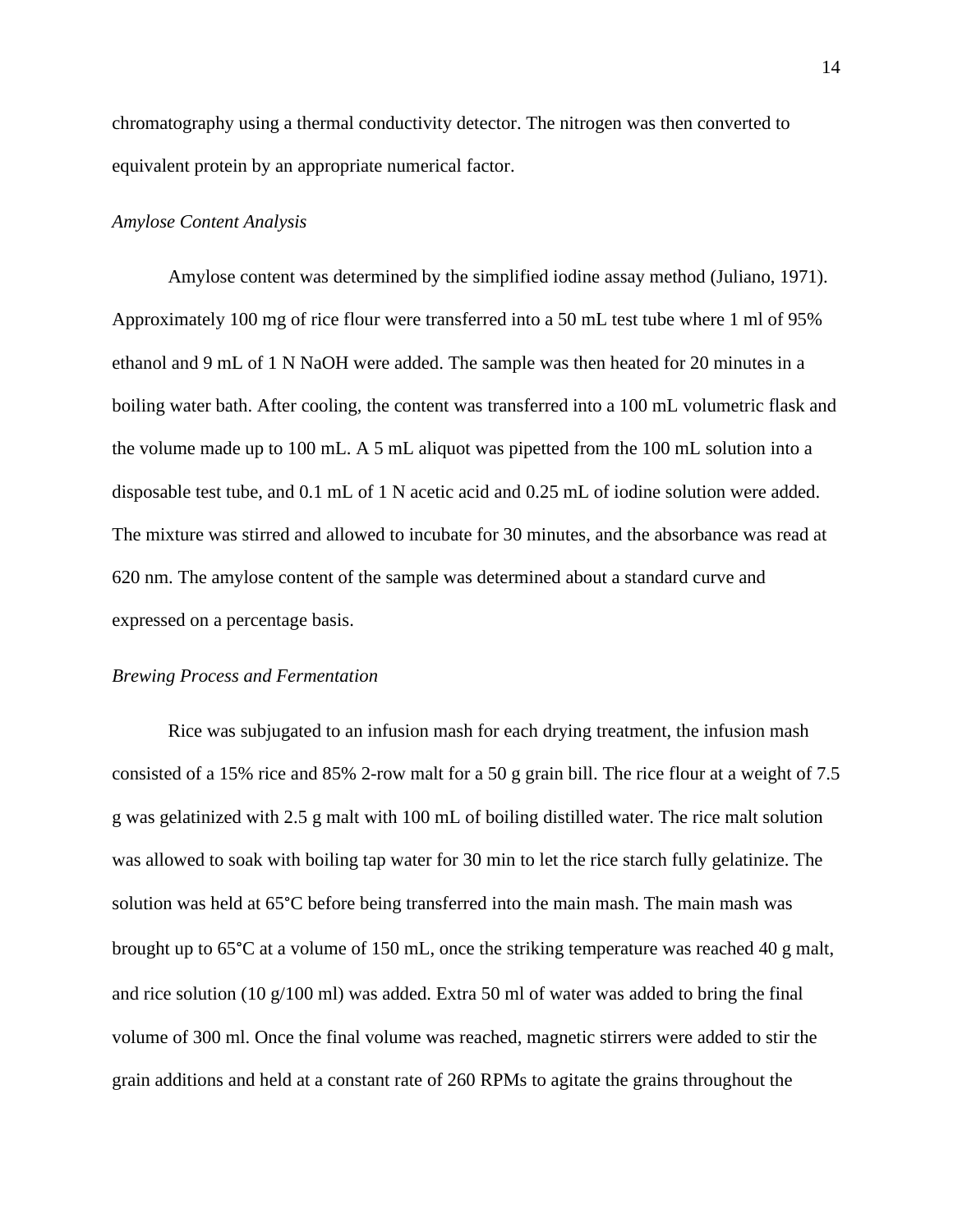mash. The mash profile was 65°C for 45 minutes, then a ramp of 72°C for 10 minutes, and held for a final rest at 72°C for 10 minutes. After the final rest was completed, the wort was cooled to 20°C then filtered to remove the spent grains. Filtered wort was transferred to a fermentation vessel, 0.25 g lager yeast (L28, Urkel, Imperial Yeast, Philadelphia, PA) pitched and allowed to ferment over 4 weeks. Original gravity (OG) was taken before yeast pitch was taken using a refractometer (ATAGO, Bellevue, WA). The final gravity (FG) through the use of a refractometer (ATAGO, Bellevue, WA) was taken upon completion of the four-week fermentation period.

#### *Data Analysis*

Data were analyzed for analysis of variance (ANOVA) using JMP Pro 16 a statistical software (JMP Pro 16, SAS Institute, Cary, NC) with complete randomization. ANOVA was done to see any effect of drying treatment and replications on rice physicochemical properties (protein and amylose content) and rice brewing quality (initial & final gravity, alcohol content, and attenuation). Tukey's HSD method was used to compare the levels of each factor. The level of significance was fixed at 95%.

#### **Results**

#### *Effects of Rice Drying in Physicochemical Properties*

The total protein analysis and amylose analysis showed statistical significance across drying treatments ( $p=0.0421$ ) and ( $p=0.0425$ ) respectively seen in Table 2.

**Table 2. Analysis of variance results with drying treatment and replication as factors and protein and amylose content as response variables.**

| <b>Factor</b> | Levels | <b>Protein Content</b> | <b>Amylose Content</b> |
|---------------|--------|------------------------|------------------------|
|               |        | <i>p</i> -value        | <i>p</i> -value        |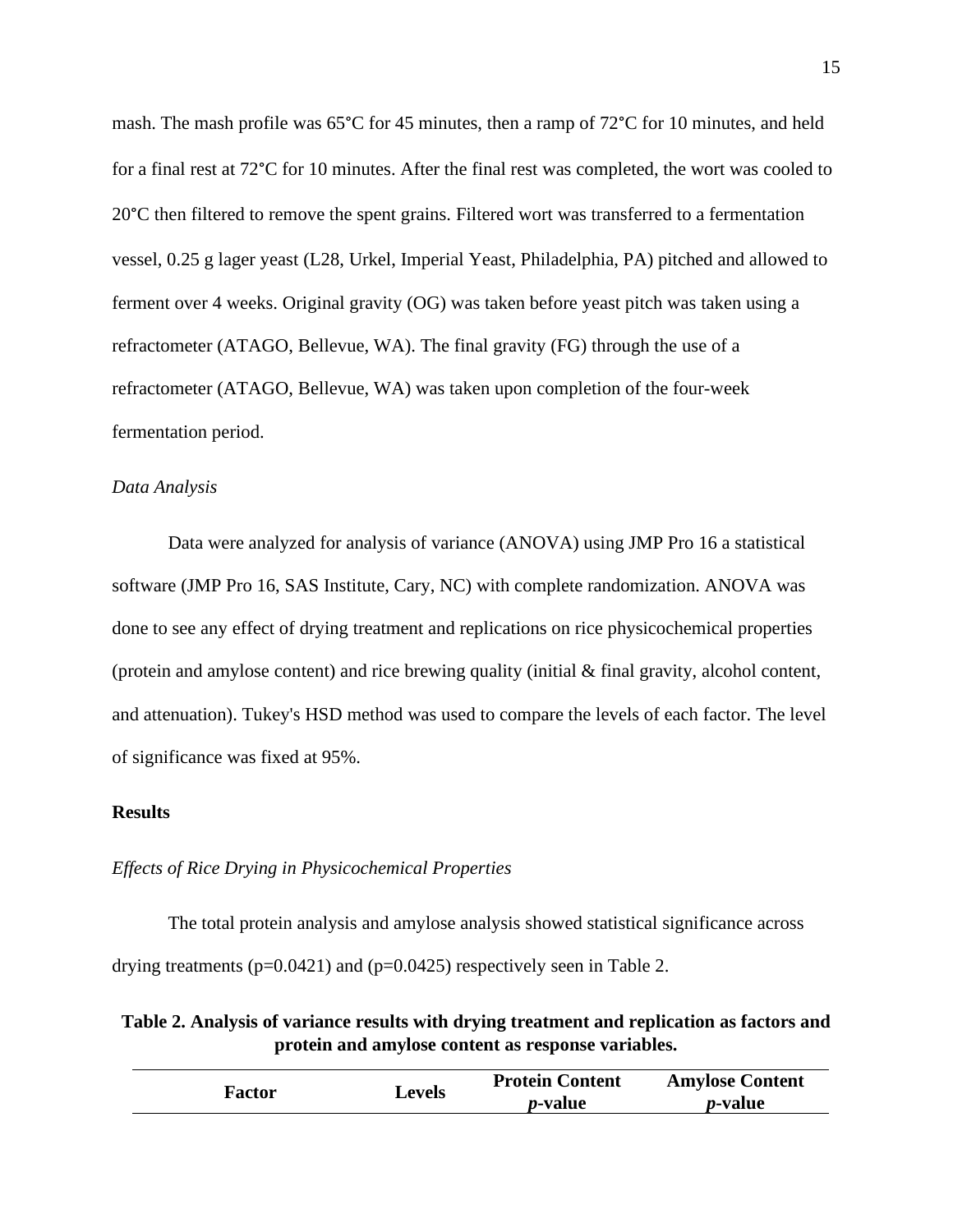| <b>Drying Treatment</b> | $25^{\circ}$ C<br>$45^{\circ}$ C<br>$60^{\circ}$ C<br><b>MW</b> | $0.0421*$ | $0.0425*$ |
|-------------------------|-----------------------------------------------------------------|-----------|-----------|
|                         |                                                                 |           |           |
| Replication             |                                                                 | 0.4219    | 0.6967    |
|                         |                                                                 |           |           |

\*Statistical significance at  $\alpha$ =0.05

There was a significant difference in the amylose content of the rice between the 25°C chamber treatment and the 60°C hot air treatment as seen in Figure 1. A significant difference between the protein content of the 60°C hot air-dried rice and the MW dried rice as seen in Figure 2. MW dried rice showed similar protein and amylose content as gently dried rice. The results indicate that the MW dried rice has similar physicochemical properties to gently dried rice.



**Figure 1. Comparison of the mean amylose content and standard deviations of dried rice using different drying treatments. Letters a and b signify the statistical difference between different drying treatments.**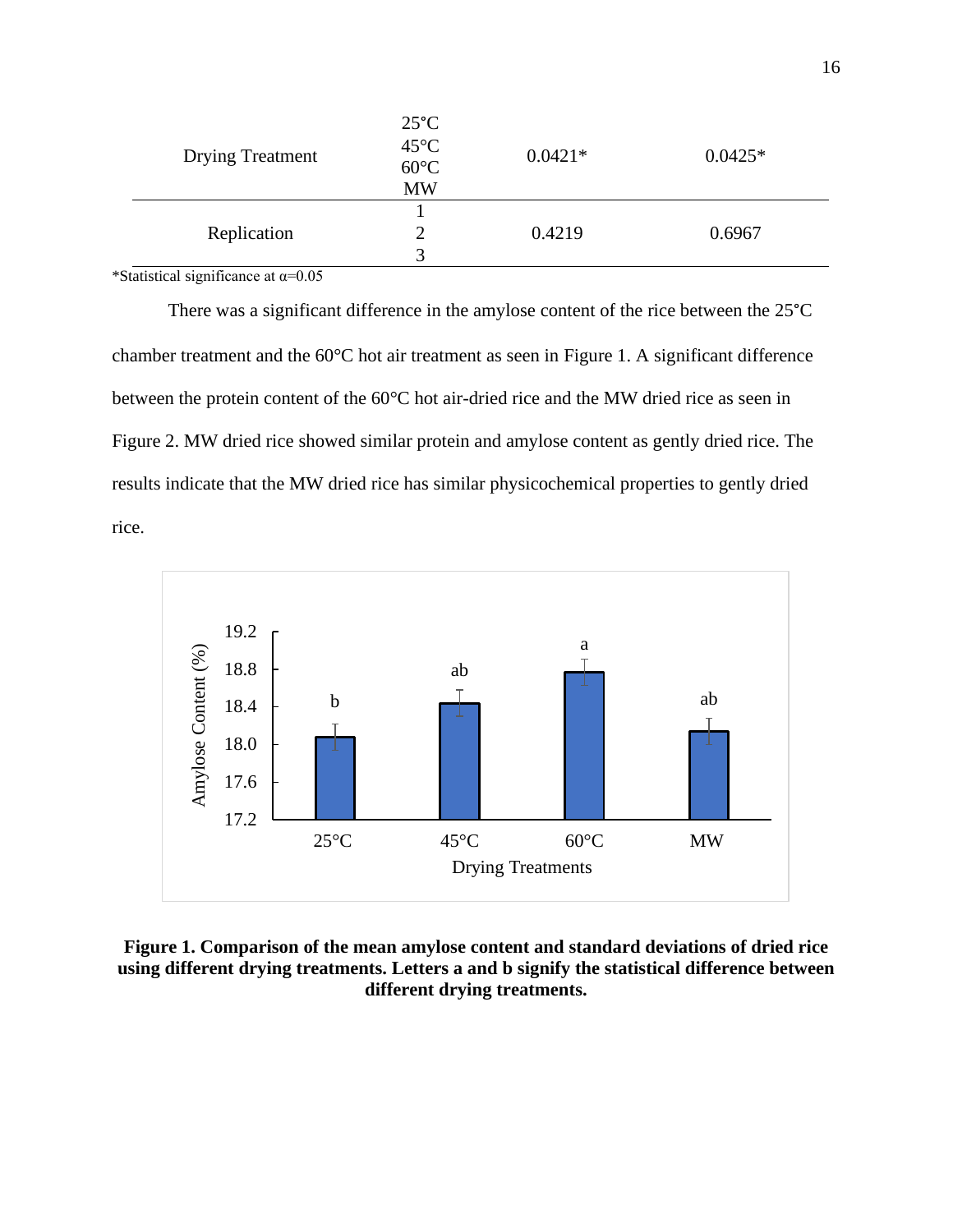

## **Figure 2. Comparison of the mean protein content and standard deviations of dried rice using different drying treatments. Letters a and b signify the statistical difference between different drying treatments.**

These results, show the impact of the drying treatments on the rice's structural

components in terms of protein content and amylose starch content. These differences likely arose from the required milling duration to achieve the 0.4% SLC of the rice. The rice subjugated to the hot air treatments required a longer milling duration to achieve the 0.4% SLC compared to the 25°C and MW treatments as seen in Table 3.

| <b>Drying</b><br><b>Treatment</b> | <b>Milling Duration (s)</b> |
|-----------------------------------|-----------------------------|
| $25^{\circ}$ C                    | 16.3                        |
| $45^{\circ}$ C                    | 16.9                        |
| $60^{\circ}$ C                    | 18.8                        |
| МW                                | 14.0                        |

**Table 3. Milling Duration required to achieve 0.4% SLC for respective drying treatments.**

This longer duration is inferred to have removed a greater portion of the protein content in the bran which resulted in a higher amylose content to be observed as part of the inverse protein amylose relationship.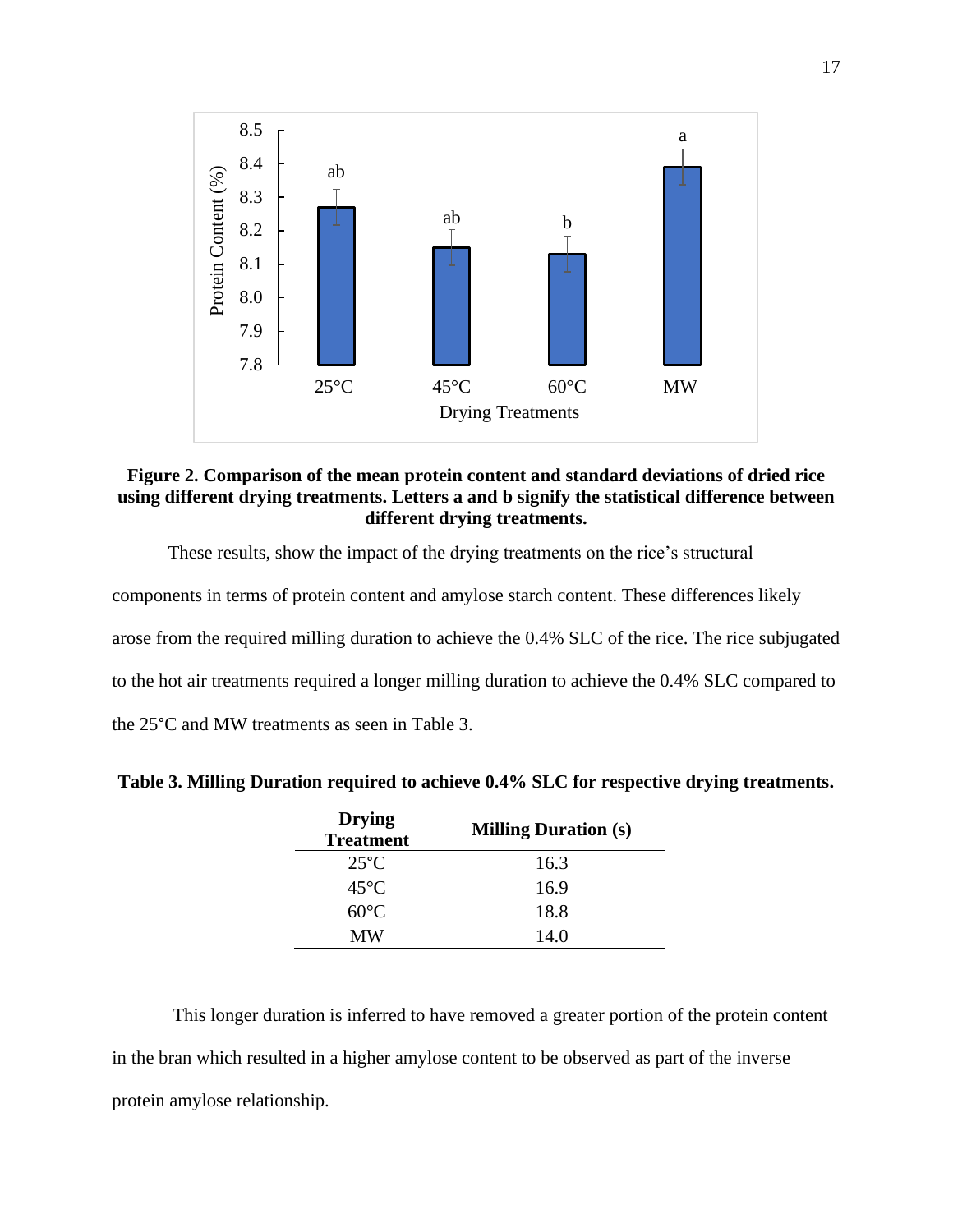All rice used in the experiment was analyzed at 0.4% SLC, a degree of milling also known as the extent of the bran removal from the brown rice (Hardke, 2013). The SLC was measured using the rapid method of near-infrared (NIR) spectroscopy. In the study, individual SLC curves were calculated for each treatment. Figure  $3 - 6$  show the surface lipid content milling cure and required milling duration with a polynomial curve trendline to the third order.



**Figure 3: Surface lipid content calculation of rice dried 25°C ambient air. Trendline generated using a polynomial line to the third order.**

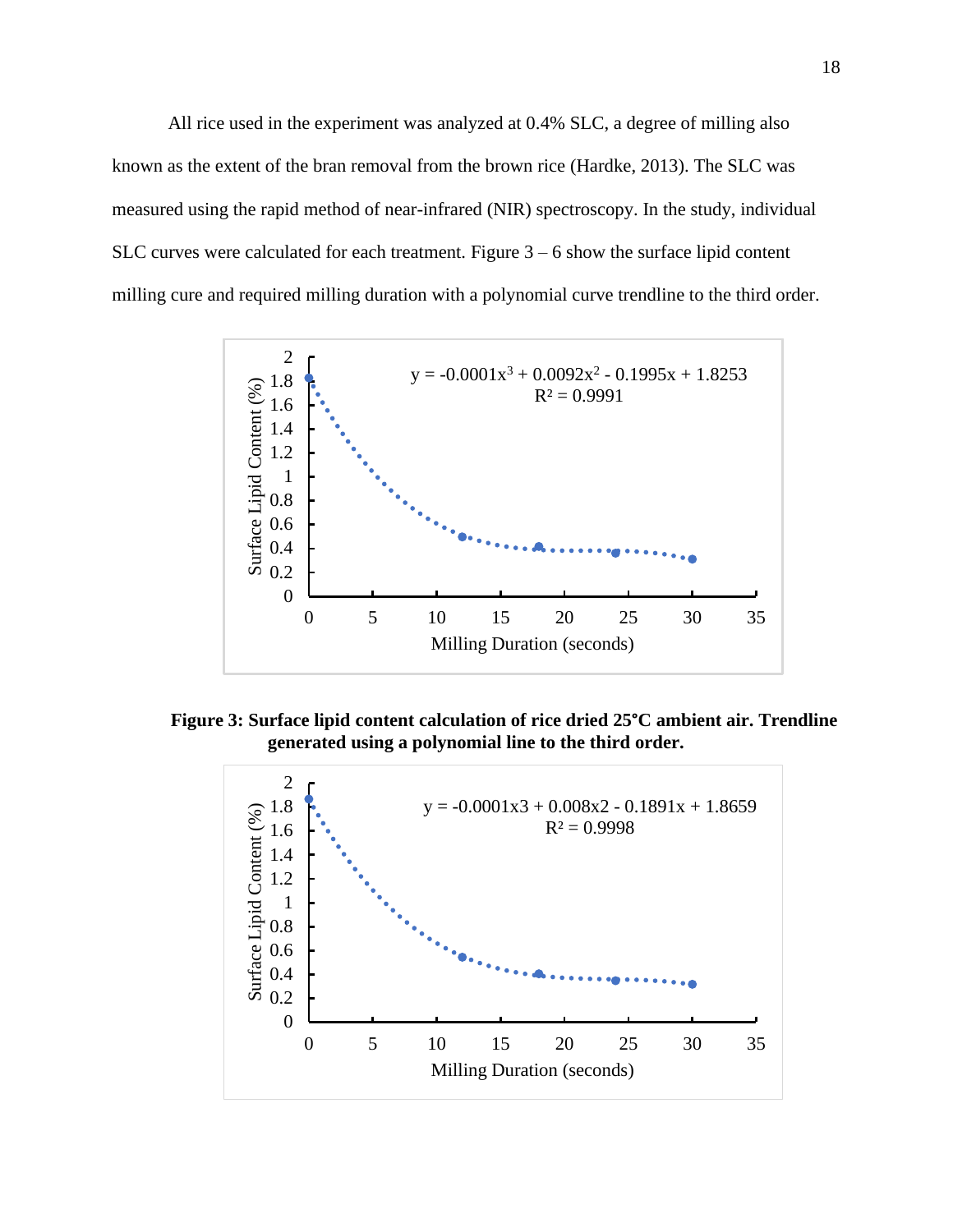**Figure 4: Surface lipid content calclulation of rice dried at 45°C hot air. Trendline generated using a polynomial line to the third order.**



**Figure 5: Surface lipid content calclulation of rice dried at 60°C hot air. Trendline generated using a polynomial line to the third order.**



## **Figure 6: Surface lipid content calclulation of rice dried using continuous one-pass microwave drying at 525 kJ kg -1 hot air. Trendline generated using a polynomial line to the third order.**

It was observed that the milling duration to achieve the same SLC, increased across the

hot air-drying treatments compared to the 25<sup>°</sup>C and MW treatments. More milling duration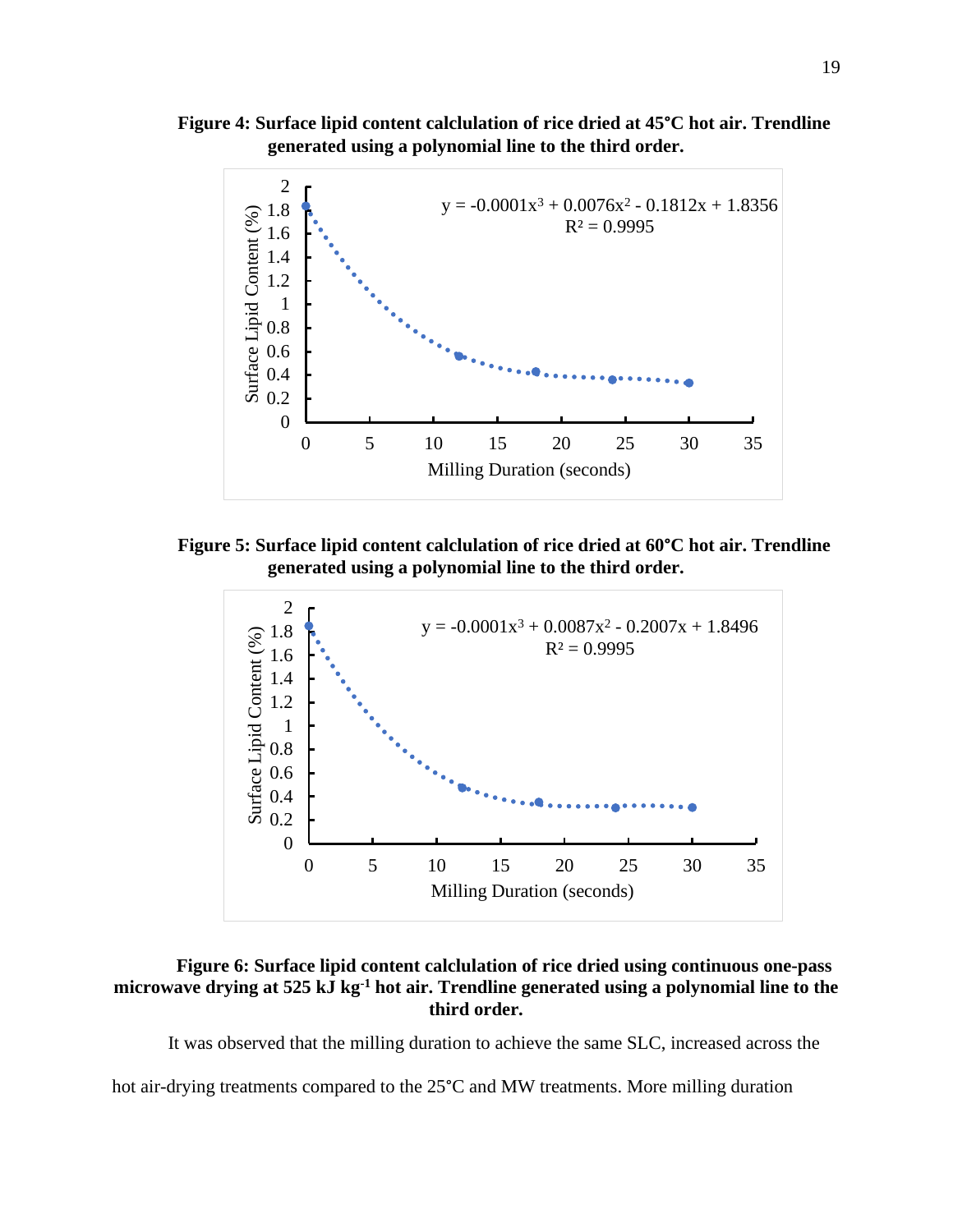means more energy and cost, thus, the hot-air drying, milling process can be costlier than other processes.

SLC is a measurement of the amount of lipids present on the surface of a rice kernel. Based on the results in Table 3 and Figures 1 and 2. There is lower protein content and higher amylose content for the drying treatments requiring a longer milling duration seen in 45°C C and 60°C treatment. This would indicate that a longer milling duration will remove a larger proportion of the protein present in the bran. The results gathered follow the trend of the inverse relationship between protein and amylose as less protein would lead to higher amylose present in the rice kernel (Bao et al., 2020)

## *Effects of Dried Rice Adjunct Sample on Brewing Process*

In the brewing process initial gravity, final gravity, alcohol content, and attenuation were analyzed. All-malt sample, based on initial gravity and alcohol by volume results, was statistically different from the other four samples having dried rice as an adjunct. These four samples involved using rice at 15% of the grain bill from each respective drying treatment. Allmalt sample used an all-malt grain bill as a control to measure how the yeast performed. The initial gravity across all treatments showed statistical significance  $(p=0.0197)$  as seen in Table 4.

|                        |                                                                             | <b>Initial</b><br>Gravity | Final<br>Gravity | <b>Alcohol</b><br><b>Content</b> | <b>Attenuation</b> |
|------------------------|-----------------------------------------------------------------------------|---------------------------|------------------|----------------------------------|--------------------|
| <b>Factor</b>          | <b>Levels</b>                                                               | <i>p</i> -value           | <i>p</i> -value  | <i>p</i> -value                  | <i>p</i> -value    |
| <b>Brewing Adjunct</b> | $25^{\circ}$ C<br>$45^{\circ}$ C<br>$60^{\circ}$ C<br><b>MW</b><br>All Malt | $0.0197*$                 | 0.3431           | 0.1790                           | 0.4156             |

**Table 4. Comparative analysis of rice's impact in the brewing process.**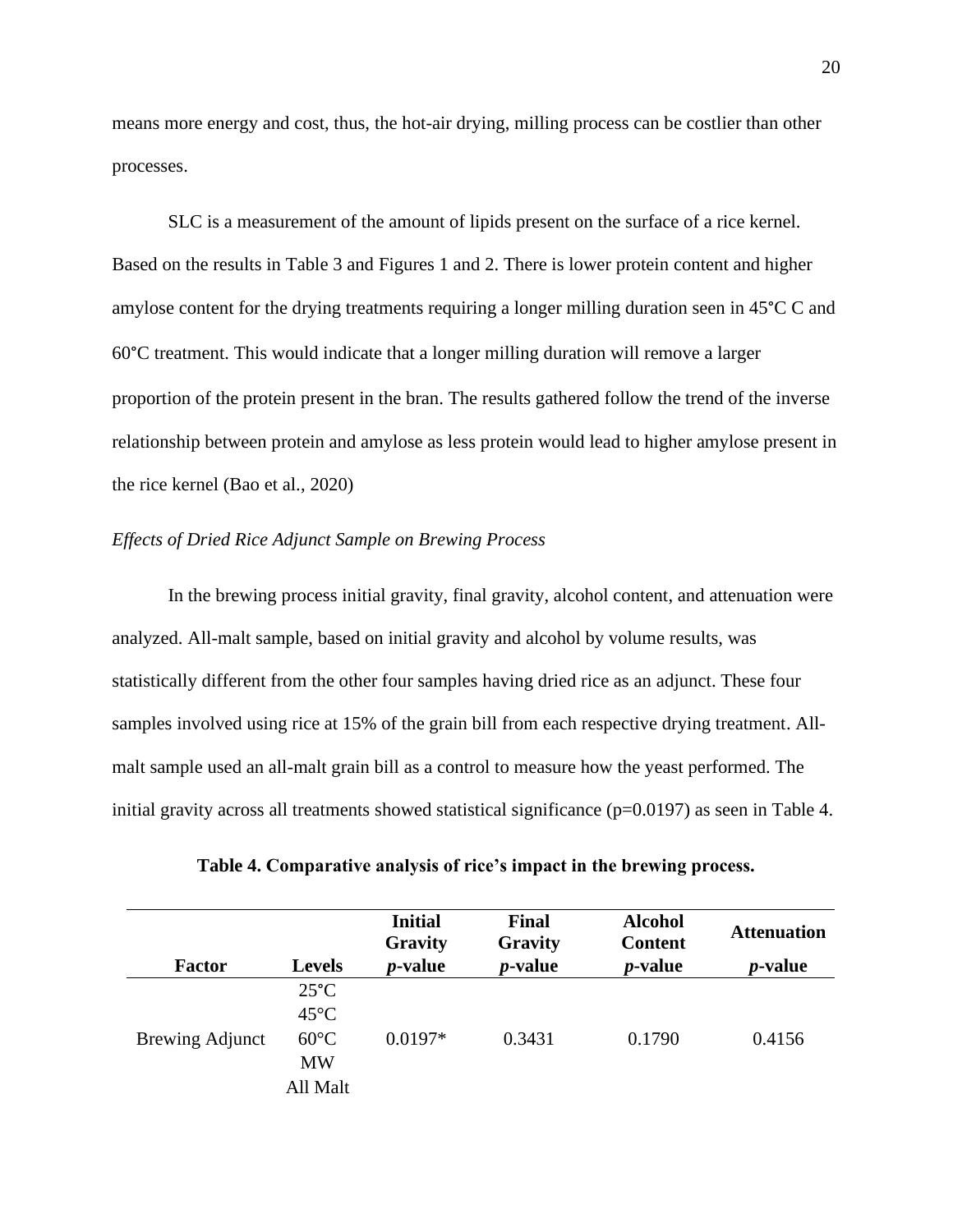| Replication | 0.7436 | 0.2998 | 0.9149 | 0.4142 |
|-------------|--------|--------|--------|--------|
|             |        |        |        |        |

\*Statistical Significance at  $\alpha$ =0.05

The all-malt treatment initial gravity was significantly different from all adjunct rice utilized brewing which was to be expected and can be observed in Figure 7.



**Figure 7. Resulting initial gravity of wort prior to fermentation.**

The final gravity was not significantly different across all adjuncts and all-malt samples as seen in Figure 8. The attenuation of all brewing treatments was also similar across all treatments seen in Figure 9. Meaning that the yeast performed similarly across all treatments and fermented till there was a limiting factor present or no more fermentable sugars available. The alcohol content did show significant differences across treatments, with all-malt treatment having the lowest as seen in Figure 10.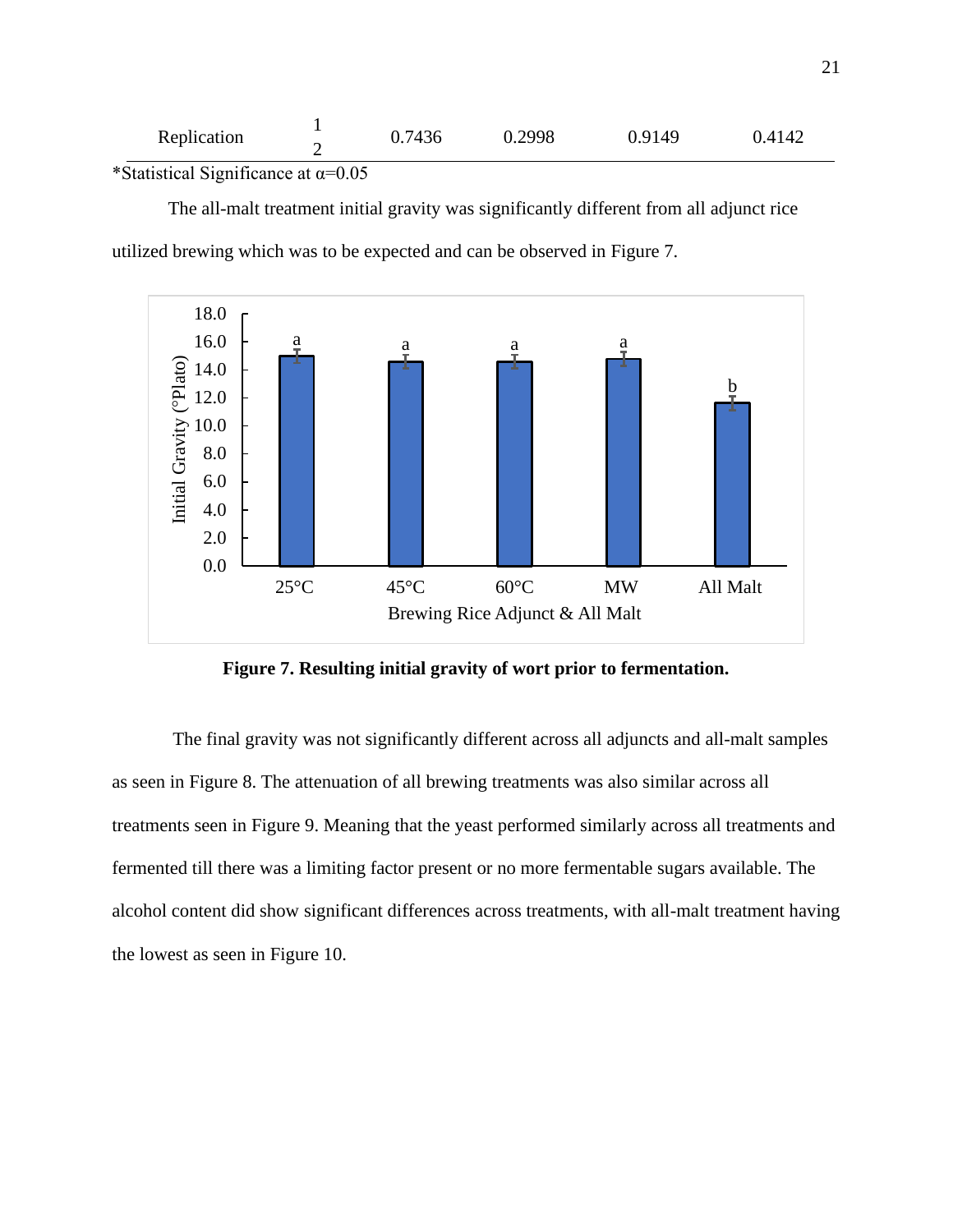

**Figure 8. Final gravity of wort post 4 week fermentation period.**



**Figure 9. Apparent attenuation of wort by lager yeast.**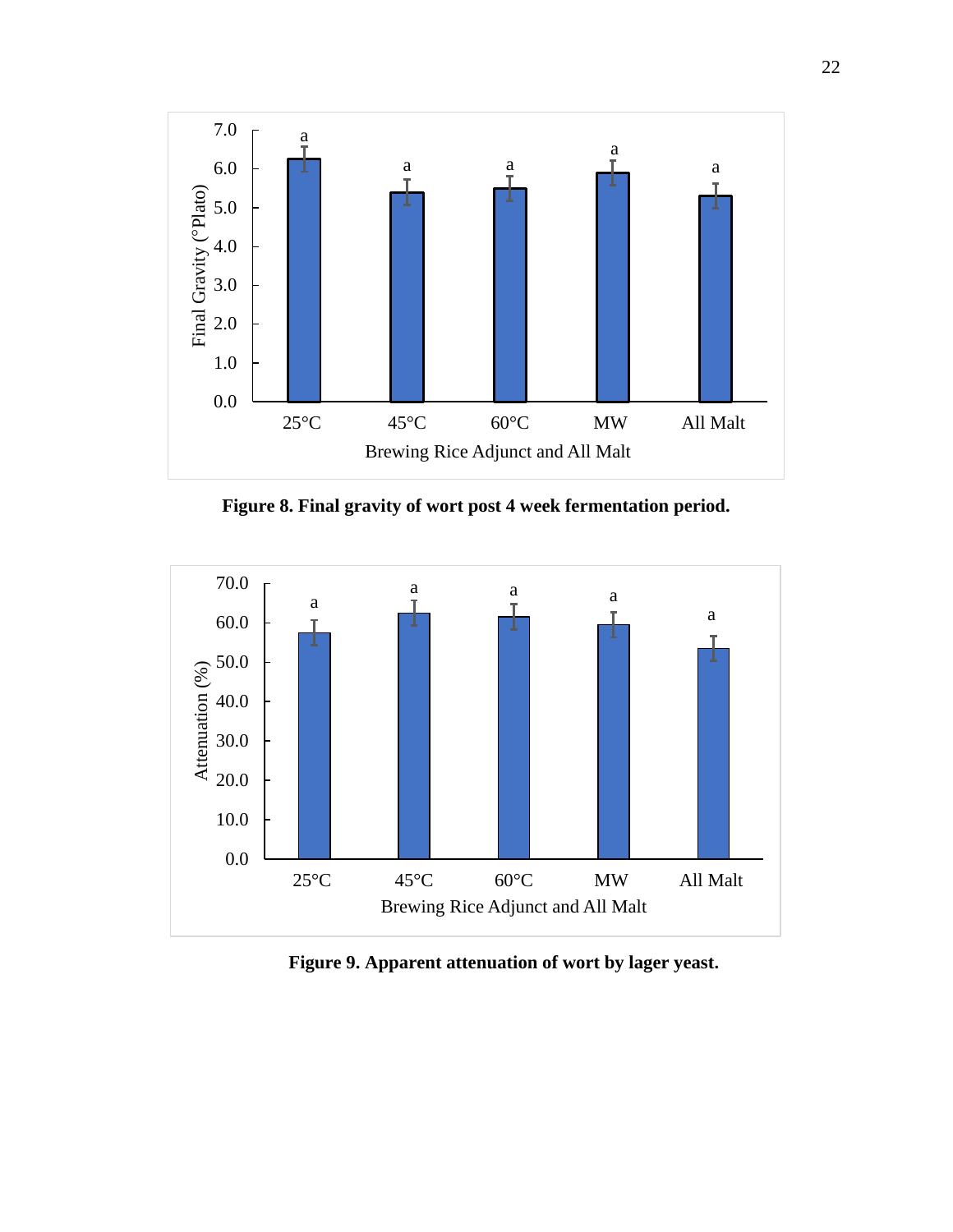

**Figure 10. Resulting alcohol by volume content post-fermentation.**

The brewing process looked into how a rice's structural components could affect its physicochemical characteristics and its utilization in the brewing process. Before rice can be utilized in the brewing process it must be subjugated to a rice cooker in which it is gelatinized, the process in which the starch granules swell, and the leaching of amylose and amylopectin occurs (Sun et al., 2005). Even though all brewing treatments with rice as an adjunct was subjugated to the same gelatinization process, rice protein and amylose content varied with the treatments. The protein and amylose can directly affect a rice's ability to be gelatinized as the protein content of the rice is negatively correlated with the peak viscosity of starch gelatinization while positively correlated with the gelatinization temperature (Wang et al., 2020). Meaning that the higher the protein content the harder the starch granules have at taking in the water and leaching the starch present into the wort. With each treatment receiving the same rice gelatinization process we observe how the protein amylose relationship affects the subsequent initial gravity after addition to the main mash. The amylolytic action by the alpha and beta amylases present cleave the available starch content present in the mash into fermentable sugars.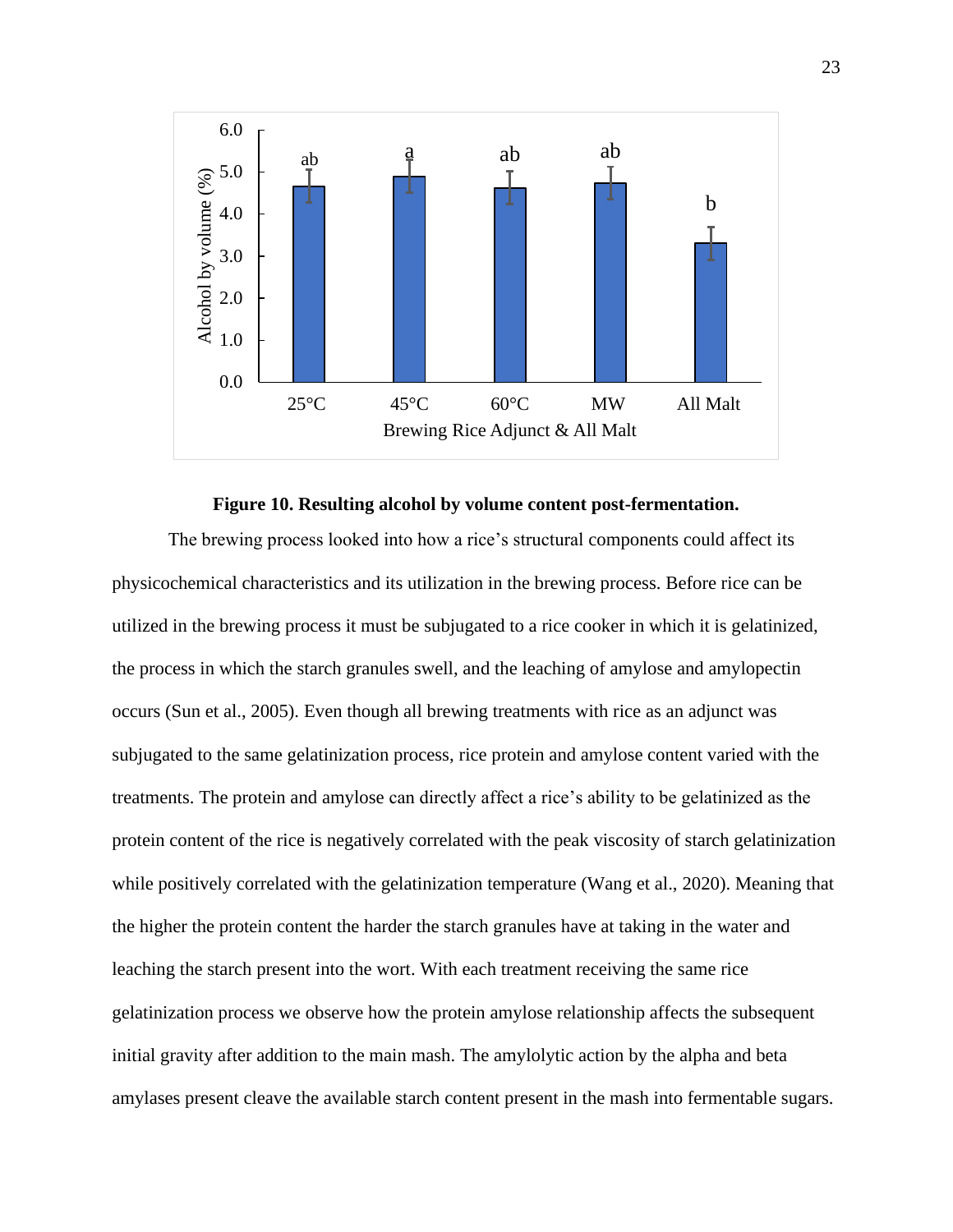The amount of fermentable sugars present was then measured by a refractometer that showed the relative density of the solution correlating to the amount of sugar present.

The resulting attenuation of the yeast was slightly lower for the 25°C and MW drying treatments than that of the hot air treatments. Meaning that the yeast was better suited to consume the sugars present in the hot air treatments compared to the 25°C and MW. This could be caused by the fact that the hot air treatments had a lower protein content when compared to the 25°C and MW rice. In turn could have affected from the greater concentration of protein acting as a barrier to the for the starch leaching and swelling ability of the starch (Lin et al., 2022). The amount of starch that was able to be leached and then cleaved by the amylases into favorable sugars such as maltriose, maltose, and glucose. This can be correlated with that all treatments involving rice were considered high gravity worts with a gravity in the range of 13- 18°Plato. There was no significant difference across attenuation meaning no wort had less of a limiting factor present in the wort than others. Limiting factors are considered nutrients available to the wort such as nitrogen or oxygen. With the attenuation being similar across all treatments, oxygen is considered to be the limiting factor on yeast performance as the wort was not aerated due to the chance of microbial contamination. This was because of the brewing process being performed at a lab scale. So, in the terms of attenuation, there were more available simple sugars that the yeast could easily consume in the hot air treatment compared to the MW and 25°C treatments.

#### **Conclusions**

Rice production has risen over the past years and with it, research into a way of providing more efficient drying methods has also increased. One industry that will be significantly impacted by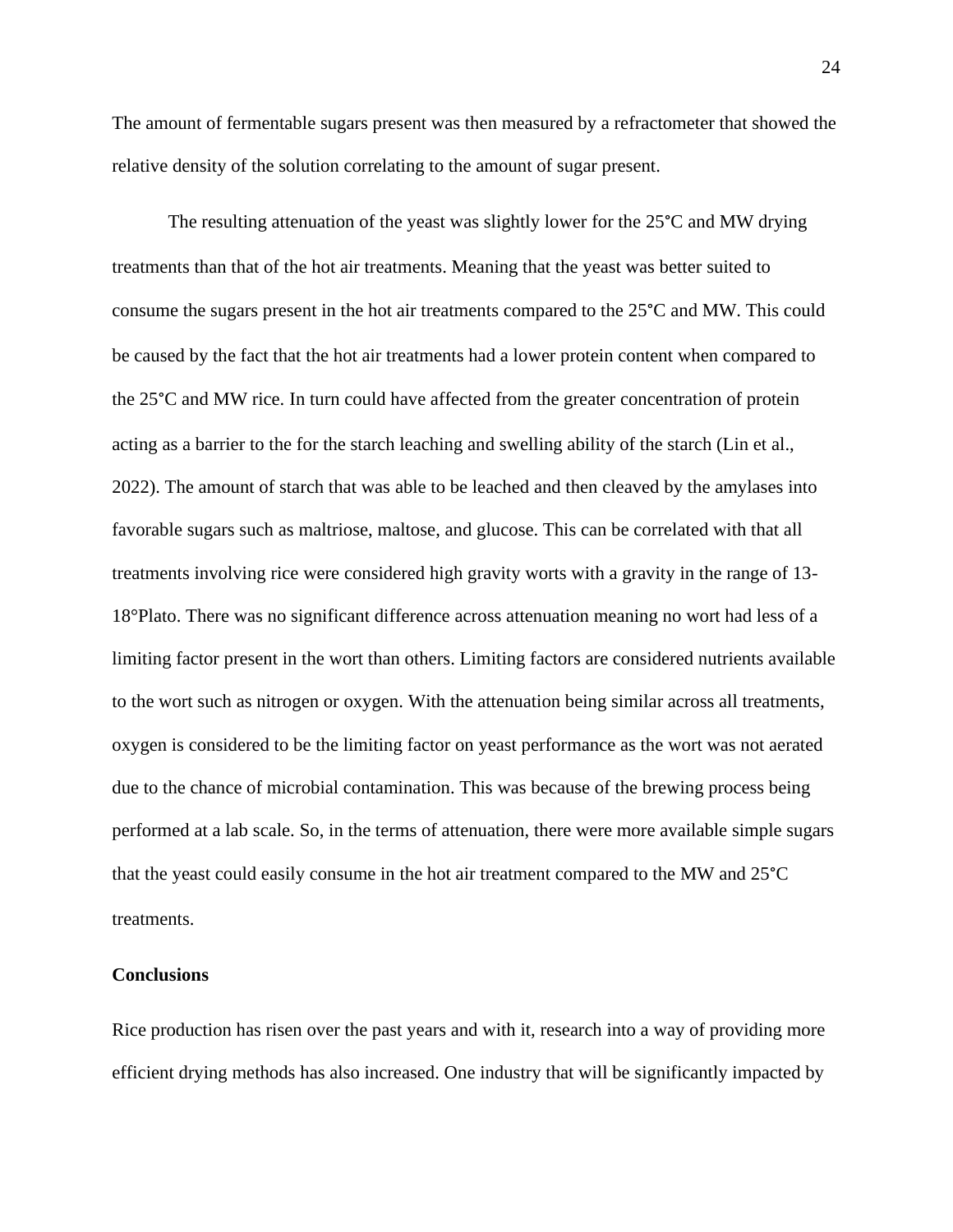new drying methods will be the brewing industry, more specifically the craft brewing industry that utilizes full head rice. Not many studies have evaluated the effects of rice drying treatment on brewing process. This study aimed to understand the use of different drying treatment effects on rice physicochemical properties and brewing performance. Rough rice samples with an initial moisture content of 19.7% wet basis were dried in a microwave drier with a 525 kJ/kg energy output in a single drying run. The effects of single-pass continuous drying on dried rice amylose content, protein content, and wort specific gravity were investigated. The results were compared to samples dried in natural air at 25°C with 56 percent relative humidity (RH), as well as twopass heated-air drying at 45°C and 60°C with 20 percent RH. Microwave dried and gently dried samples showed similar results for all the properties. These properties, on the other hand, were considerably different for MW samples from those of samples dried at a higher temperature of 60°C and a lower RH of 20%. The initial gravity content of all-malt samples and rice adjunct samples differed significantly ( $p = 0.0197$ ), as expected, although there was no significant difference between the rice adjunct samples. Overall, the drying procedures investigated caused variations in the rice's physicochemical attributes, but no substantial variances in the wort's initial gravity contents. Microwave drying was shown to be most comparable to natural air drying in terms of rice processing and subsequent use in the brewing process in this study.

#### **References**

- Aquerreta, J., Iguaz, A., Arroqui, C., & Vírseda, P. (2007). Effect of high temperature intermittent drying and tempering on rough rice quality. *Journal of Food Engineering*, *80(2), 611-618*.<https://doi.org/10.1016/j.jfoodeng.2006.06.012>
- Bao, J., Ying, Y., Zhou, X., Xu, Y., Wu, P., Xu, F., & Pang, Y. (2020). Relationships among starch biosynthesizing protein content, fine structure, and functionality in rice.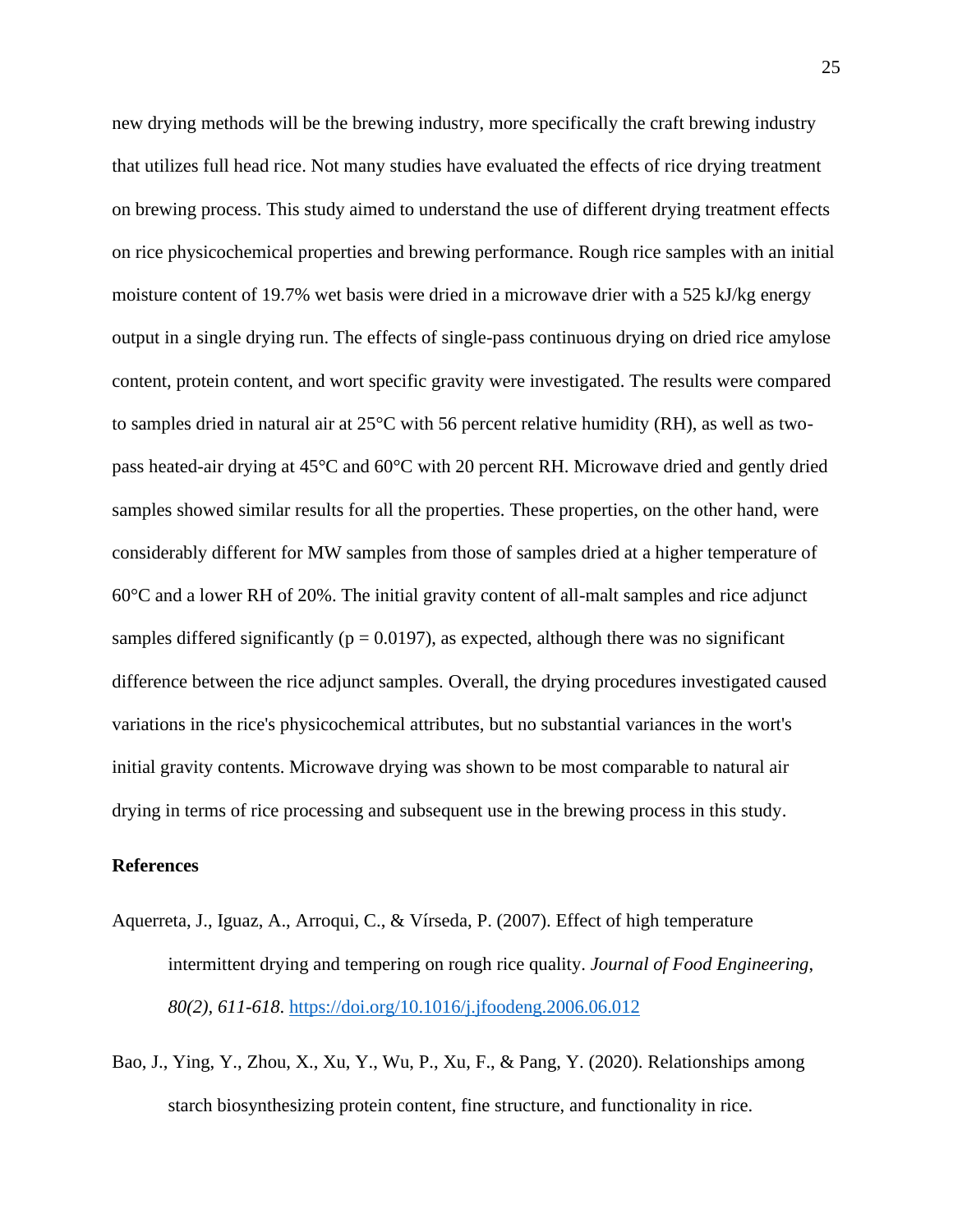Carbohydrate Polymers, 237, 116118-116118.

https://doi.org/10.1016/j.carbpol.2020.116118

- Casey, P. (2020). Germany's extensive history of Brewing with Malt Substitutes: Birthplace of America's Adjunct Lager Beer. *MBAA TQ, 57(3), 142-160*
- Fox, G., Yu, W., Nischwitz, R., & Harasymow, S. (2019). Variation in maltose in sweet wort from barley malt and rice adjuncts with differences in amylose structure. *Journal of the Institute of Brewing*, *125(1), 18-27*.<https://doi.org/10.1002/jib.546>
- Green, D. (2017). The Science of Step Mashing. *Brew Your Own*. Retrieved December 10, 2021, from [https://byo.com/article/the-science-of-step-mashing/.](https://byo.com/article/the-science-of-step-mashing/)
- Hardke, J. T. (2013). Arkansas rice production handbook. (No. 192). Little Rock, Arkansas, Cooperative Extension Service, University of Arkansas.
- Janaun, J., Kong, V. V., Toyu, C. G., Kamin, N. H., Wolyna, P., & Lee, J. S. (2016). Effect of moisture content and drying method on the amylose content of rice. *IOP Conference Series. Earth and Environmental Science*, *36(1), 12064*. [https://doi.org/10.1088/1755-](https://doi.org/10.1088/1755-1315/36/1/012064) [1315/36/1/012064](https://doi.org/10.1088/1755-1315/36/1/012064)
- Juliano, B.O. (1971). A simplified assay for milled-rice amylose. *Cereal Science Today;.16:334– 60*
- Kinčl, T., Dostálek, P., Brányik, T., & Olšovská, J. (2021). High-gravity brewing without adjuncts – the effect on beer parameters. *Food Science & Technology*, *148, 111755*. <https://doi.org/10.1016/j.lwt.2021.111755>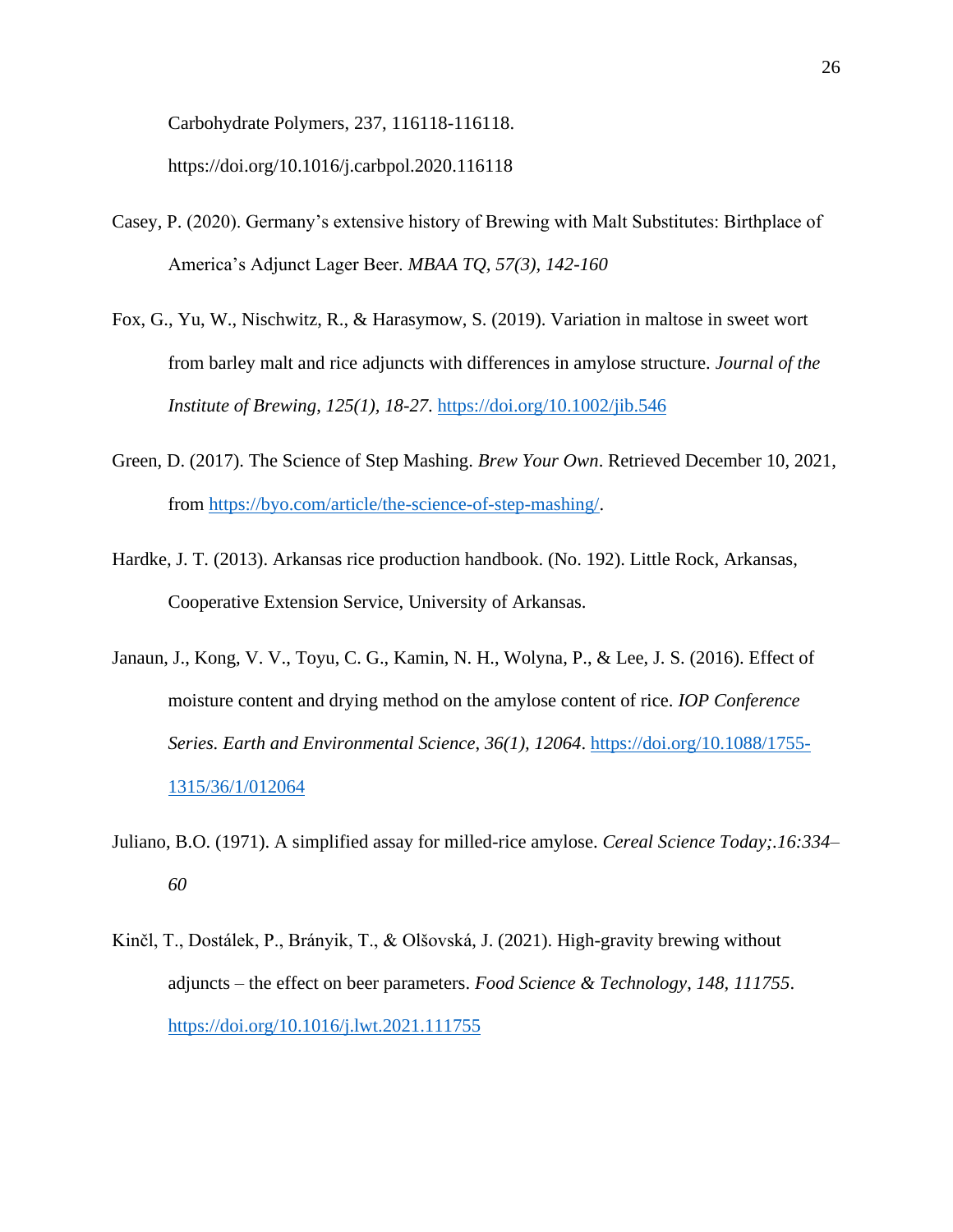- Lin, L., Yu, X., Gao, Y., Mei, L., Zhu, Z., & Du, X. (2022). Physicochemical properties and in vitro starch digestibility of wheat starch/rice protein hydrolysate complexes. Food Hydrocolloids, 125, 107348.<https://doi.org/10.1016/j.foodhyd.2021.107348>
- Olatunde, G. A., Atungulu, G. G., & Smith, D. L. (2017). One-pass drying of rough rice with an industrial 915 MHz microwave dryer: Quality and energy use consideration. *Biosystems Engineering, 155, 33-43*.<https://doi.org/10.1016/j.biosystemseng.2016.12.001>
- Simpson, R. M. (2017). Growth in craft brewing industry leads to new market opportunities. *The Business Journal* - Central New York, *31(27), 8*.
- Smith, D. L., & Atungulu, G. G. (2018). Impact of drying deep beds of rice with microwave set at 915 MHz frequency on the rice milling yields. Innovative Food Science & Emerging Technologies, 45, 220-227.<https://doi.org/10.1016/j.ifset.2017.10.009>
- Smogrovicova, D., Dömeny, Z., & Svitel, J. (2001). Modeling of saccharide utilization in primary beer fermentation with yeasts immobilized in calcium alginate. *Applied Biochemistry and Biotechnology*, *94(2), 147-158*.

<https://doi.org/10.1385/ABAB:94:2:147>

- Shafiekhani, S. (2020). Rice Chilling Aeration: Assessment of Impacts on Grain Quality, Process Modeling and Validation. *Graduate Theses and Dissertations* Retrieved from <https://scholarworks.uark.edu/etd/3928>
- Shi, S., Wang, E., Li, C., Cai, M., Cheng, B., Cao, C., & Jiang, Y. (2021). Use of Protein Content, Amylose Content, and RVA Parameters to Evaluate the Taste Quality of Rice. Frontiers in Nutrition, 8.